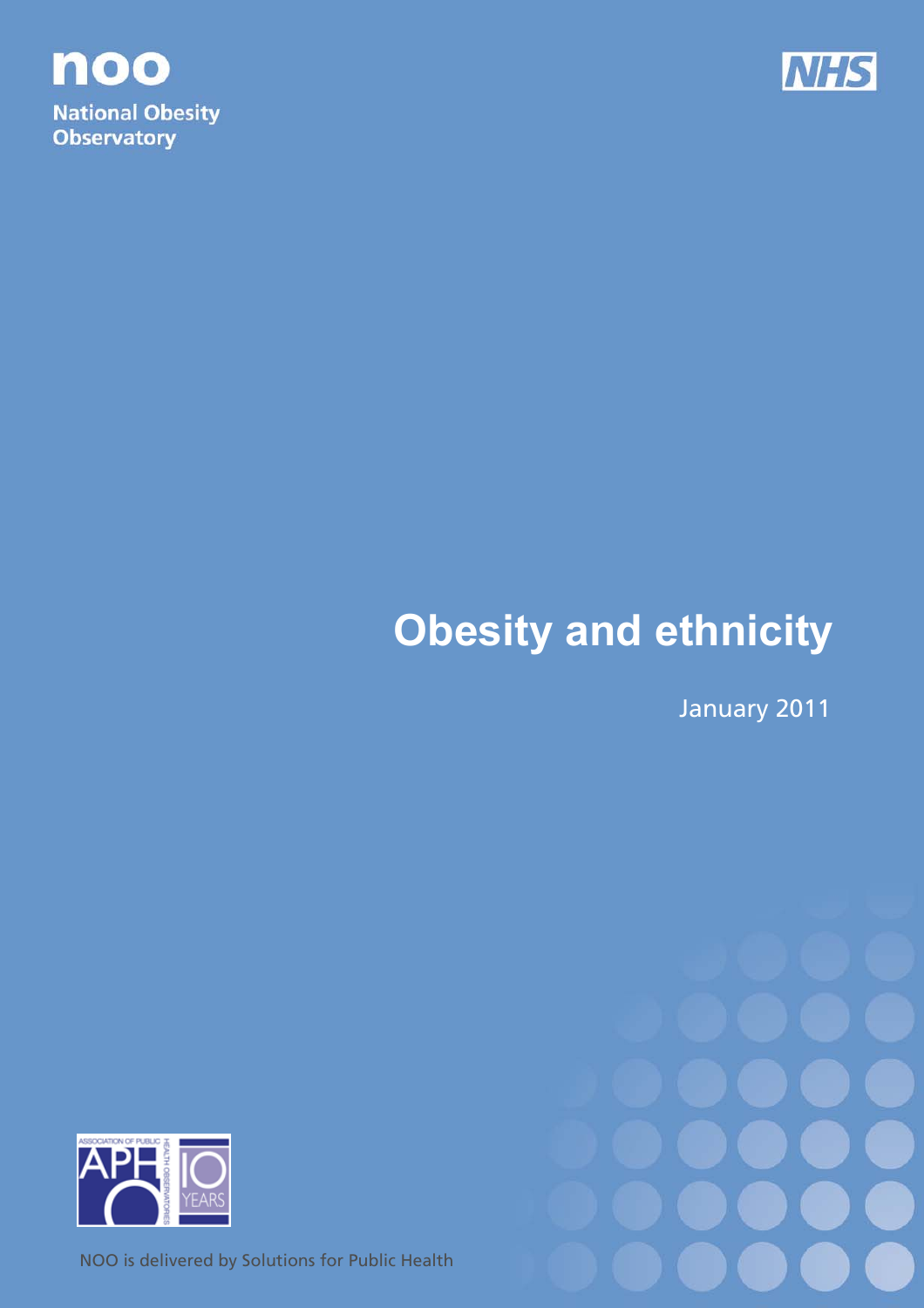# **Contents**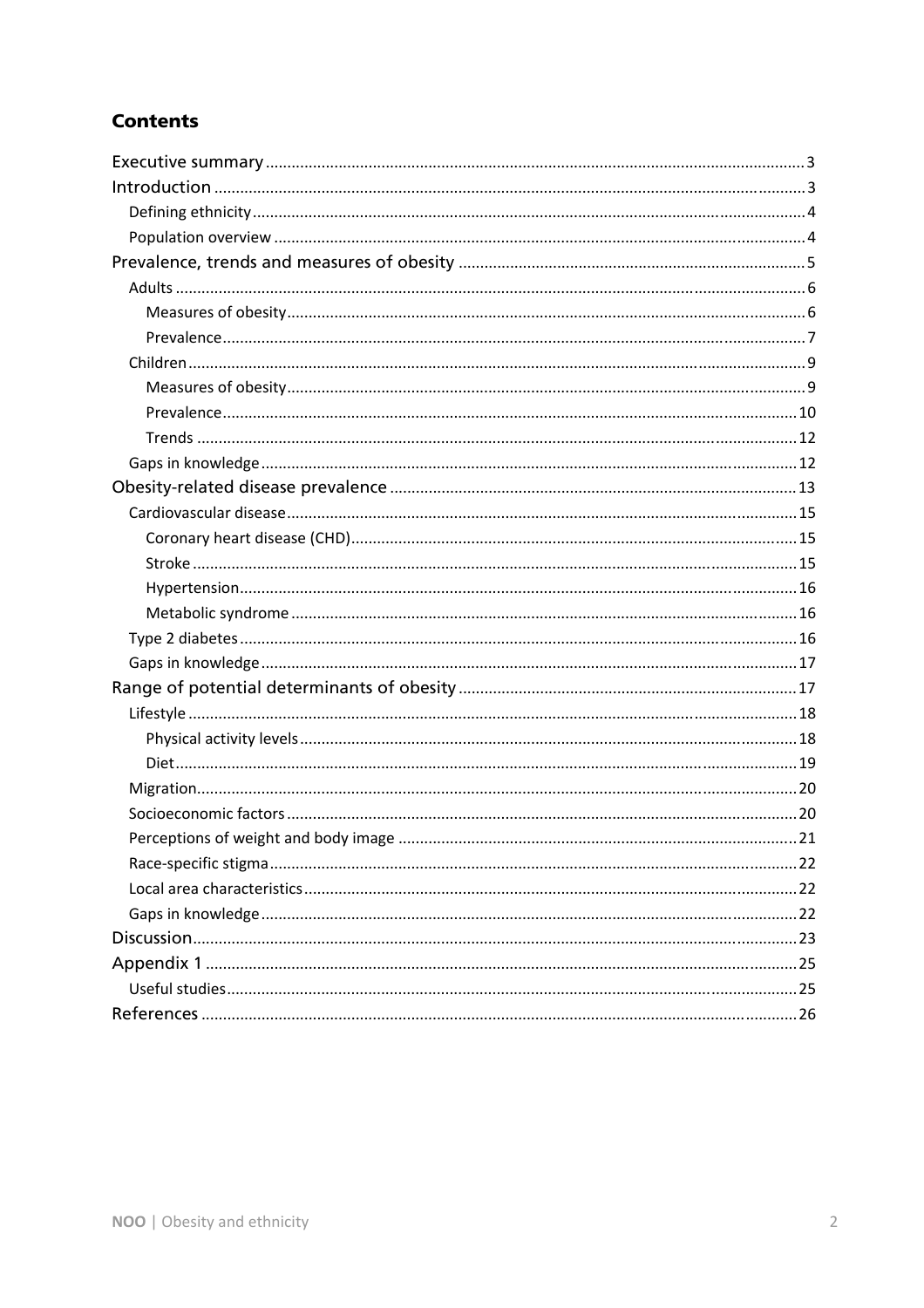# Executive summary

There is no straightforward relationship between obesity and ethnicity, with a complex interplay of factors affecting health in minority ethnic communities in the UK.

Apart from Health Survey for England (HSE) data from 2004, there is little nationally representative data on obesity prevalence in adults from minority ethnic groups in the UK. Data are scarce or non-existent for many smaller ethnic groups and only a few qualitative studies have focused on these communities.

There is continuing debate about the validity of using current definitions of obesity for non-white ethnic groups, for both adults and children. Different ethnic groups are associated with a range of different body shapes, and different physiological responses to fat storage. Revised Body Mass Index (BMI) thresholds and waist circumference measures have been recommended for South Asian populations who are at risk of chronic diseases and mortality at lower levels than European populations. In terms of public health action, it is particularly important for South Asian populations in the UK to be aware of the health risks of increased BMI and waist circumference.

The prevalence of obesity-related conditions such as cardiovascular disease and type 2 diabetes varies by ethnic group. Health behaviours also differ according to different religious, cultural and socioeconomic factors, as well as by geography. Whilst many people from minority ethnic groups have healthier eating patterns than the White population, unhealthy diets and low levels of physical activity are known to be of concern in some minority ethnic groups, in particular those of South Asian origin. Members of minority ethnic groups in the UK often have lower socioeconomic status, which is in turn associated with a greater risk of obesity in women and children. People from minority ethnic groups may experience elevated levels of obesity-related stigma.

# Introduction

This paper provides an overview of the current evidence on the relationship between obesity and ethnicity for adults and children in the UK, in the context of what is known about obesity in the general population. It highlights gaps and weaknesses in the current evidence base and summarises evidence concerning:

- variations in obesity prevalence between and within minority ethnic groups
- differences in obesity-related disease prevalence between minority ethnic groups, with particular reference to cardiovascular disease and type 2 diabetes
- measures of obesity including the issue of central adiposity and the use of BMI
- the role of potential determinants of obesity for minority ethnic groups such as migration, cultural variations in diet, socioeconomic status, local area characteristics and physical activity levels

The topic is highly complex. This paper highlights key areas of importance and notes where findings are still unclear. It focuses, for the most part, on evidence from and relating to, the UK. It does not address global issues relating to obesity, development, nationality and ethnicity.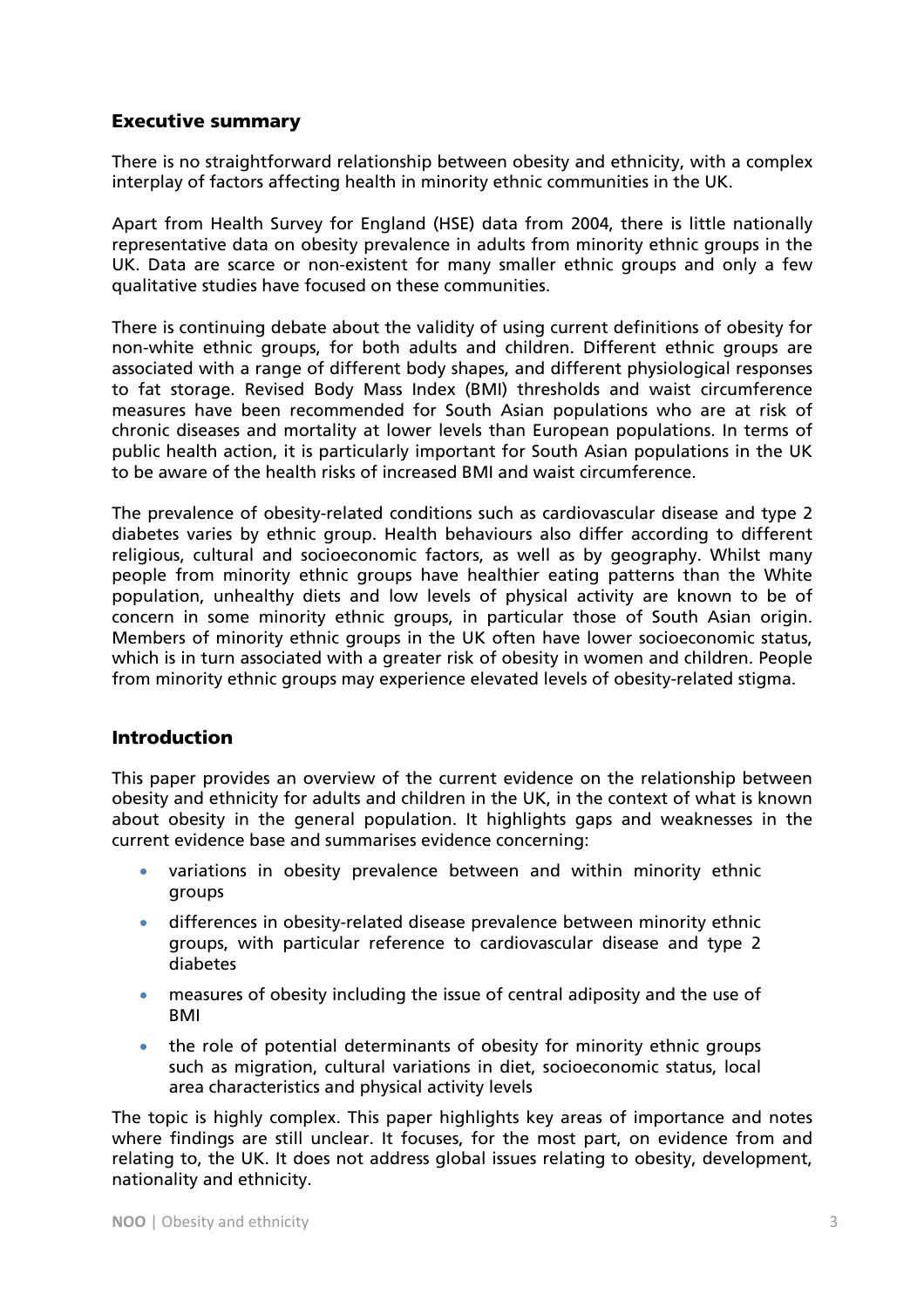# Defining ethnicity

The concept of 'ethnicity' or 'ethnic group' is difficult to define as it is a multidimensional concept which is not fixed in time. Dimensions of ethnicity might include, amongst other things, colour, national identity, citizenship, religion, language, country of birth and culture. When a person identifies with a particular ethnic group, it may imply shared origins, social background, culture, or traditions which are distinctive and maintained between generations.<sup>1</sup> Furthermore, in a world of migration and mixing, these cultures and societies are highly dynamic.<sup>2</sup> It is virtually impossible to create single, mutually exclusive categories of ethnicity which invite identification from respondents and are conceptually coherent.3

However, to allow data to be collected and analysed on a large scale, ethnicity is often treated as a fixed characteristic. In epidemiological studies, ethnicity is usually selfdefined. Minority ethnic groups are usually classified by the methods used in the UK Census, which asks people to indicate to which of 16 ethnic groups they feel they belong.<sup>4</sup> Care is needed when drawing conclusions on ethnicity because the data are often collected by self-report, and are, thus, affected by varying perceptions of ethnic identity.<sup>5</sup> Definitions of ethnic group differ between studies and ethnic classification of datasets can change over time. For example, different ethnic classifications are used in the 1991 and 2001 censuses. Country of birth is sometimes used as a proxy for ethnicity, but this is clearly limited as it does not distinguish between people of different ethnic groups who were born in the UK. In addition, broader terms such as 'South Asian' are often quoted in research, but they can mask the heterogeneous nature of the population being described.

#### Population overview

Data from the 2001 Census show that the majority of the UK population is White (92%). The remaining 8% belong to other ethnic groups of which the largest is Indian, followed by Pakistani, Mixed, Black Caribbean, Black African and Bangladeshi. The remaining minority ethnic groups are classed as 'other' and each account for less than 0.5% of the UK population and added together account for 1.4%. Over half of the groups in this category consist of people born in the Far East, in particular, the Philippines, Japan, Thailand and Vietnam.<sup>6</sup> Most minority ethnic groups have a younger age structure than the White British population, with the Mixed, Black African, Other Black, Bangladeshi and Pakistani groups having the youngest age profiles.

The UK population is growing, ageing and becoming more diverse. The minority ethnic population is continuing to grow as a proportion of the population with the main driver being natural growth (i.e. more births than deaths) due to the young age structure of minority populations emigrating to the UK.<sup>7</sup> According to Census data, the UK's population increased by 4% in the 1990s. Of this growth, 73% came from minority ethnic groups, which grew by about 1.6 million people compared with 600,000 in the White population. The fastest growing group was Black African, which more than doubled during the decade. Bangladeshi, Pakistani and Chinese groups also saw rapid growth. In 2006, 21% of births in the UK were to mothers themselves born outside the UK, compared to 15% in 2001. In 2006, 5% of these births were to mothers born in Pakistan, India and Bangladesh, and 4% to mothers born in EU countries other than the UK and the Republic of Ireland.<sup>8</sup>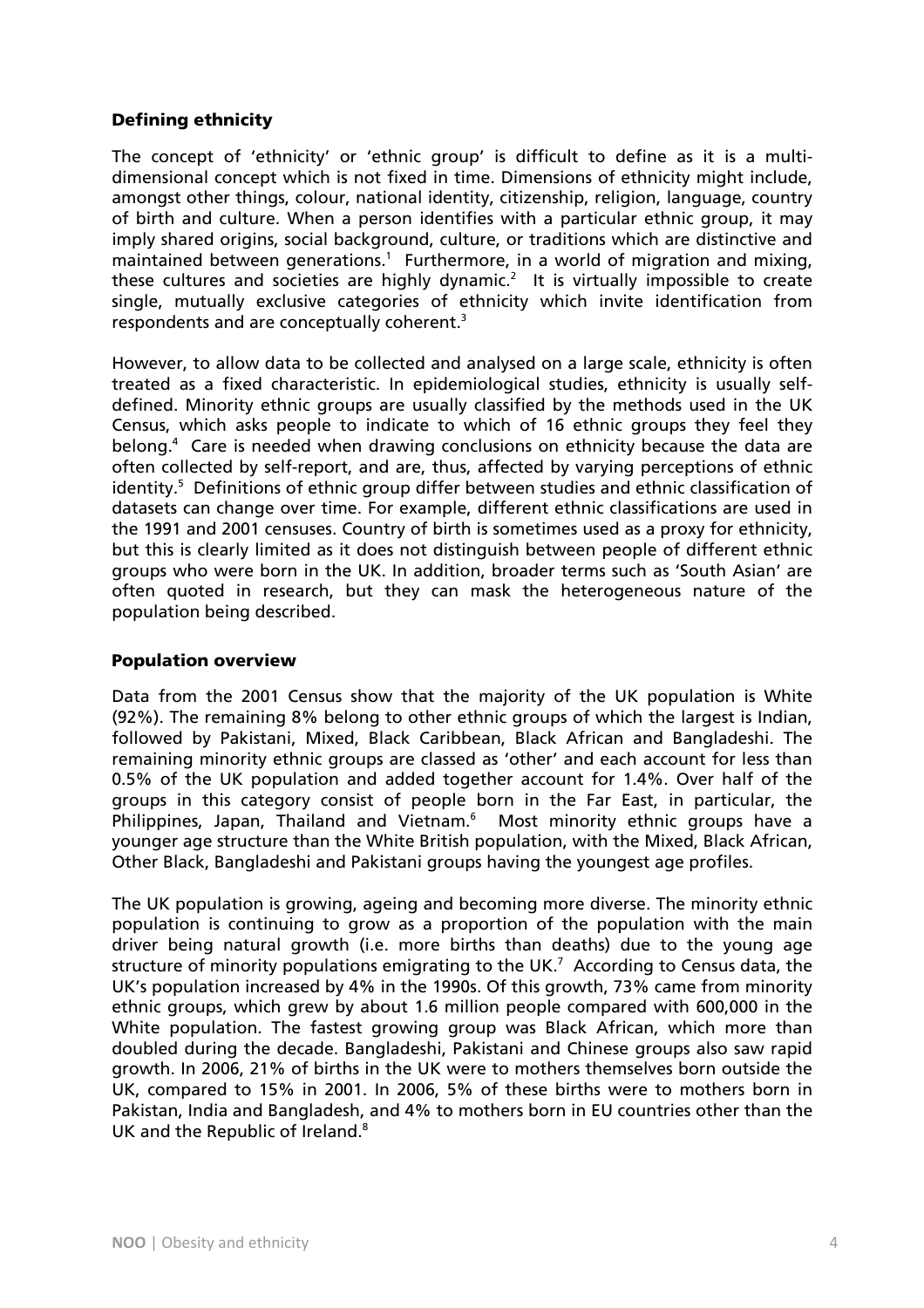It has been predicted that by 2051, minority ethnic communities will make up 20% of the UK population (compared to 8% in 2001), with far less segregation as ethnic groups disperse throughout the country. White British and Irish groups are expected to be very slow-growing, while the 'Other White' group is projected to grow the fastest, driven by immigration from Europe, the US and Australasia. Groups of South Asian origin (India, Pakistan and Bangladesh) will also grow rapidly in size.<sup>9</sup>

There is an uneven distribution of people from minority ethnic groups in the UK, skewed heavily towards the inner areas of London and certain other cities and towns such as Slough, Leicester, Luton and Birmingham. Nearly half (45%) of these communities live in the London region, where they comprise 29% of all residents.10 London's largest migrant populations are from India, Bangladesh and Ireland, followed by Jamaica, Nigeria and Poland.<sup>11</sup>

Whilst a very high proportion of Black African, Black Caribbean and Bangladeshi households live in London, (80%, 60% and 55% respectively) compared to 10% for White British,<sup>4</sup> other minority ethnic groups are more dispersed. For example, there are significant Somali communities in Birmingham, Bolton, Hull, Liverpool, London, Leicester, Manchester and Sheffield. Over a quarter of the population in Leicester is of Indian origin, whilst Birmingham has large populations of Punjabi, Pakistani (and/or Kashmiri) and Caribbean backgrounds.

# Prevalence, trends and measures of obesity

#### Key points

- Obesity prevalence varies substantially between ethnic groups for both adults and children in the UK
	- $\circ$  Estimates of adult obesity prevalence by ethnic group seem to differ according to the measurement used (for example, BMI, waist-to-hip ratio and waist circumference):
		- Black African women have the highest obesity prevalence when using waist circumference as a measure, and Bangladeshi women when using waist-to-hip ratio; and
		- **Chinese men and women appear to have the lowest** obesity prevalence whichever measure is used
- There is continuing debate about the applicability of definitions of obesity across ethnic groups for adults and children
- Different ethnic groups have different physiological responses to fat storage
- Data from the National Child Measurement Programme (NCMP) show that obesity appears to be increasing for Bangladeshi boys
- Revised BMI thresholds have been recommended for the South Asian population who are at risk of chronic diseases and mortality at lower BMI levels than the European population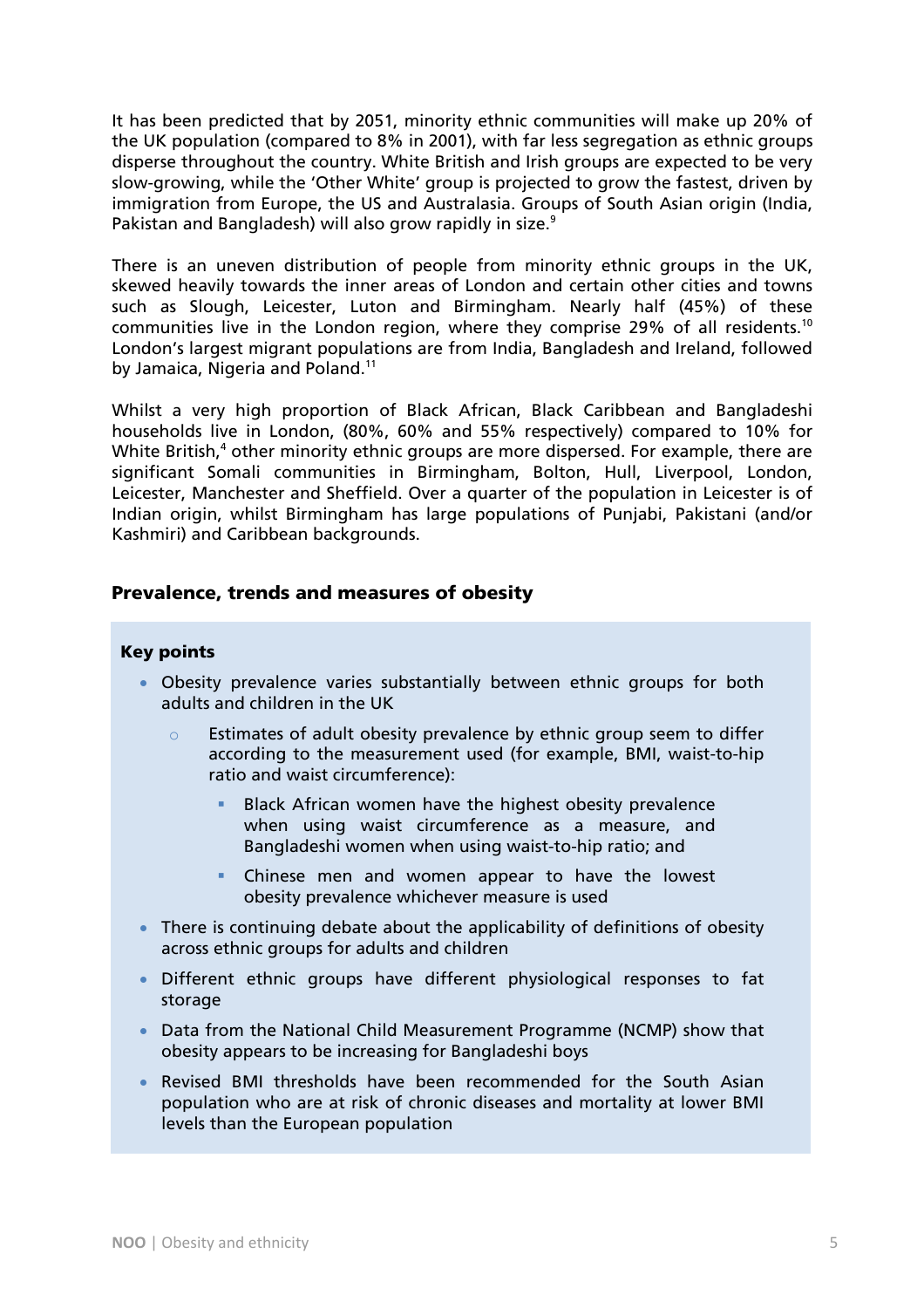- Following International Diabetes Federation (IDF) guidelines, lower waist circumference thresholds of 90cm (men) and 80cm (women) for the South Asian population compared to the general population are in common use
- Similarly, a recommendation has been made to reduce the healthy waist circumference threshold for men from Chinese ethnic groups from 94cm to 90cm, to indicate increased risk
- In terms of public health action it is particularly important for South Asian populations in the UK to be aware of the health risks of increased BMI and waist circumference

## Adults

#### Measures of obesity

Body mass index (BMI)

The most common measure of weight status is BMI, defined as weight in kilograms divided by the square of height in metres. Conventional adult BMI classifications relating to excess weight are 'overweight' (25.0–29.9kg/m²) and 'obese' (30.0kg/m² and above). These thresholds were originally derived primarily for European populations to correspond to risk thresholds for a wide range of chronic diseases and mortality.

It is now generally accepted that South Asian populations are at greater risk of ill health at lower BMI levels than European populations. A lower threshold of 23kg/m² for classification as overweight in British South Asians, derived from long standing statements from the World Health Organization (WHO), has been recommended by the South Asian Health Foundation in the UK.<sup>12</sup> However, in the absence of universal agreement, the National Institute for Health and Clinical Excellence (NICE) continues to advise that the same thresholds as for the general population should be used to classify overweight and obesity in all ethnic groups in the  $UK.<sup>13</sup>$ 

The Chinese population has also been highlighted at particular risk with elevated blood pressure levels at significantly lower BMI values compared to European populations,<sup>14</sup> although no specific BMI thresholds for the Chinese ethnic group have yet been agreed.

Some countries have adopted their own thresholds for their own populations. For example, in Singapore, the BMI thresholds for public health action and clinical interventions were revised in 2005 with an emphasis on health risk for cardiovascular diseases and diabetes. Low risk was defined as between 18.5 and 22.9kg/m<sup>2</sup>; moderate risk as between 23 and 27.4kg/m<sup>2</sup>; and high risk as  $27.5$ kg/m<sup>2</sup> and above.<sup>15</sup> In 2008, The Union Health Ministry of India reduced the diagnostic thresholds for BMI to  $23\text{kg/m}^2$  and the standard waist circumference to 90cm for Indian men and 80cm for Indian women.16

• Waist circumference (WC)

WC is a measure of the accumulation of body fat around the waist (central or abdominal adiposity) and may present a higher risk to health than fat deposited in other parts of the body. High levels of central adiposity in adults are known to be associated with increased risk of obesity-related conditions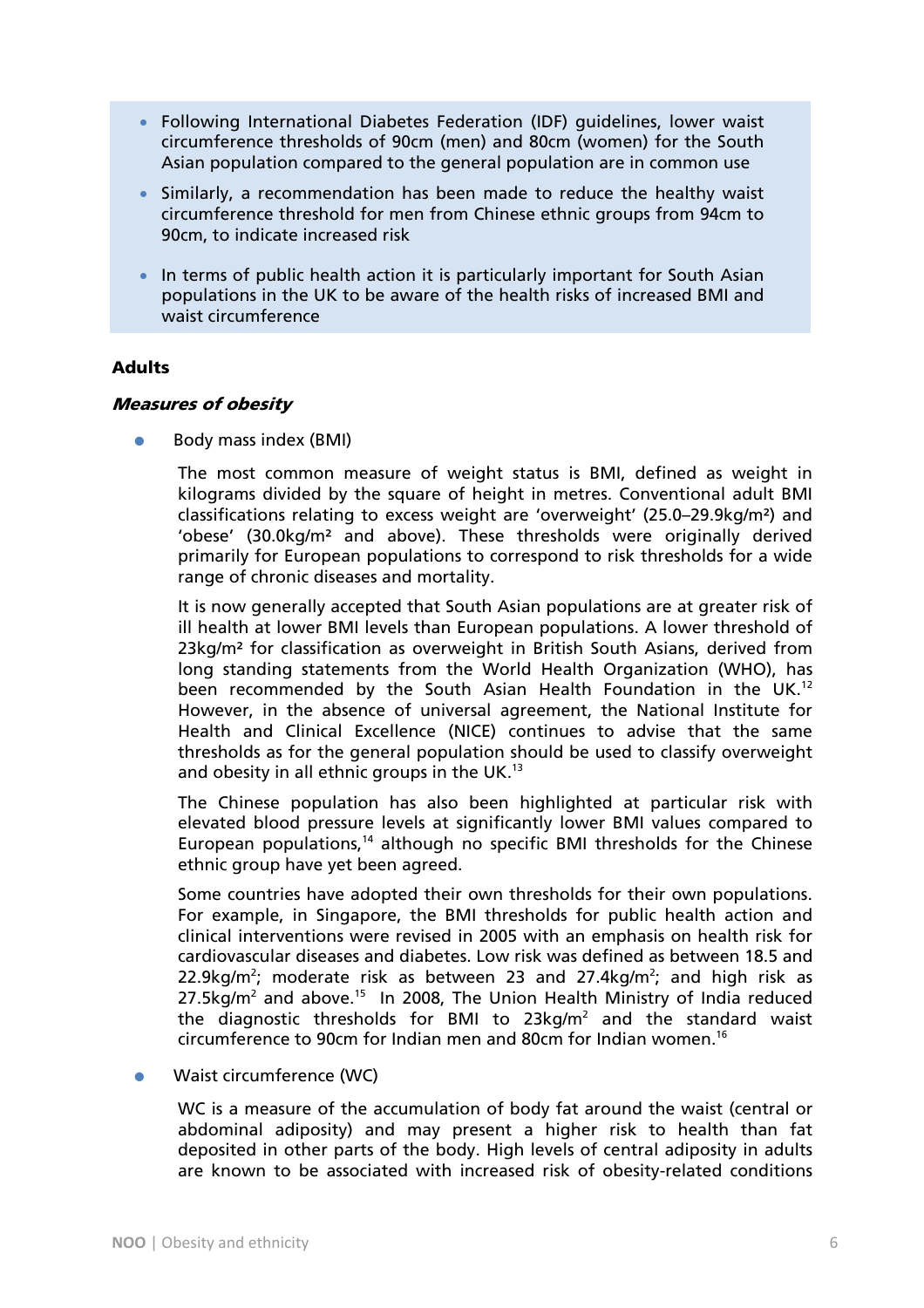including type 2 diabetes, hypertension and heart disease. Although measures of central adiposity are closely correlated with BMI, they have been shown to predict future ill health independently of BMI.<sup>17</sup> Current WC thresholds for increased risk of obesity-related health problems among White populations are 94cm or more in men, and 80cm or more in women. The equivalent thresholds for greatly increased risk are 102cm for men and 88cm for women.

There is evidence that people of South Asian origin have a more centralised distribution of body fat without necessarily developing generalised obesity and show raised obesity-related risk at lower waist circumference levels.<sup>18,19</sup> The International Diabetes Federation and South Asian Health Foundation are in agreement that the healthy WC threshold for men from South Asian and Chinese ethnic groups should be reduced from 94cm to 90cm, to indicate increased risk. No change from 80cm has been recommended for women.<sup>20,12</sup>

A recent literature review concluded that optimal WC threshold values vary across different ethnicities and there is no universal optimal value that can be applied worldwide, although country or region-specific threshold values could be considered.<sup>21</sup>

As there are no globally applicable WC thresholds as yet, NICE does not recommend separate WC thresholds for different ethnic groups in the UK.<sup>13</sup>

Waist-height ratio (WHTR)

The waist-height ratio (WHTR) has been proposed as a good measurement for use across all ethnic groups. It has been suggested that even in populations with low rates of obesity and moderate BMIs such as Japan and China, raised WHTR could be an important early indicator of lifestyle-related disorders and its measurement could be an important part of a public health approach to preventing diabetes and coronary heart disease (CHD). However, further validation of the suggested boundary values of 0.5 and 0.6 to indicate different levels of risk is required.<sup>22</sup>

#### **Prevalence**

 $\overline{a}$ 

The Health Survey for England (HSE) 2004 contained a boosted sample of individuals from minority ethnic groups and gives the most recent robust data on adult obesity prevalence by ethnic group. When using BMI as a measure, findings suggest that compared to the general population, obesity prevalence is lower among men from Black African, Indian, Pakistani, and, most markedly, Bangladeshi and Chinese communities. Among women, obesity prevalence appears to be higher for those from Black African, Black Caribbean and Pakistani groups than for women in the general population and lower for women from the Chinese ethnic group.

Analysis by the British Heart Foundation found that this pattern changes when other measurements of overweight and obesity are used. Whilst men from Irish, Pakistani, Indian and Bangladeshi groups have similar prevalence of raised waist-to-hip ratio,<sup>a</sup> compared to men in the general population, those from Black Caribbean, Black African and Chinese communities are less likely to have a raised waist-to-hip ratio (Figure 1).

a Waist-to-hip ratio (WHR) is defined as mean waist circumference divided by mean hip circumference. It is a less commonly used measure of central adiposity than waist circumference, because both waist and hip can decrease with weight reduction and so WHR changes very little. Although there is no consensus about appropriate WHR thresholds, a raised WHR is commonly taken to be 1.0 or more in men, and 0.85 or more in women.<sup>23</sup>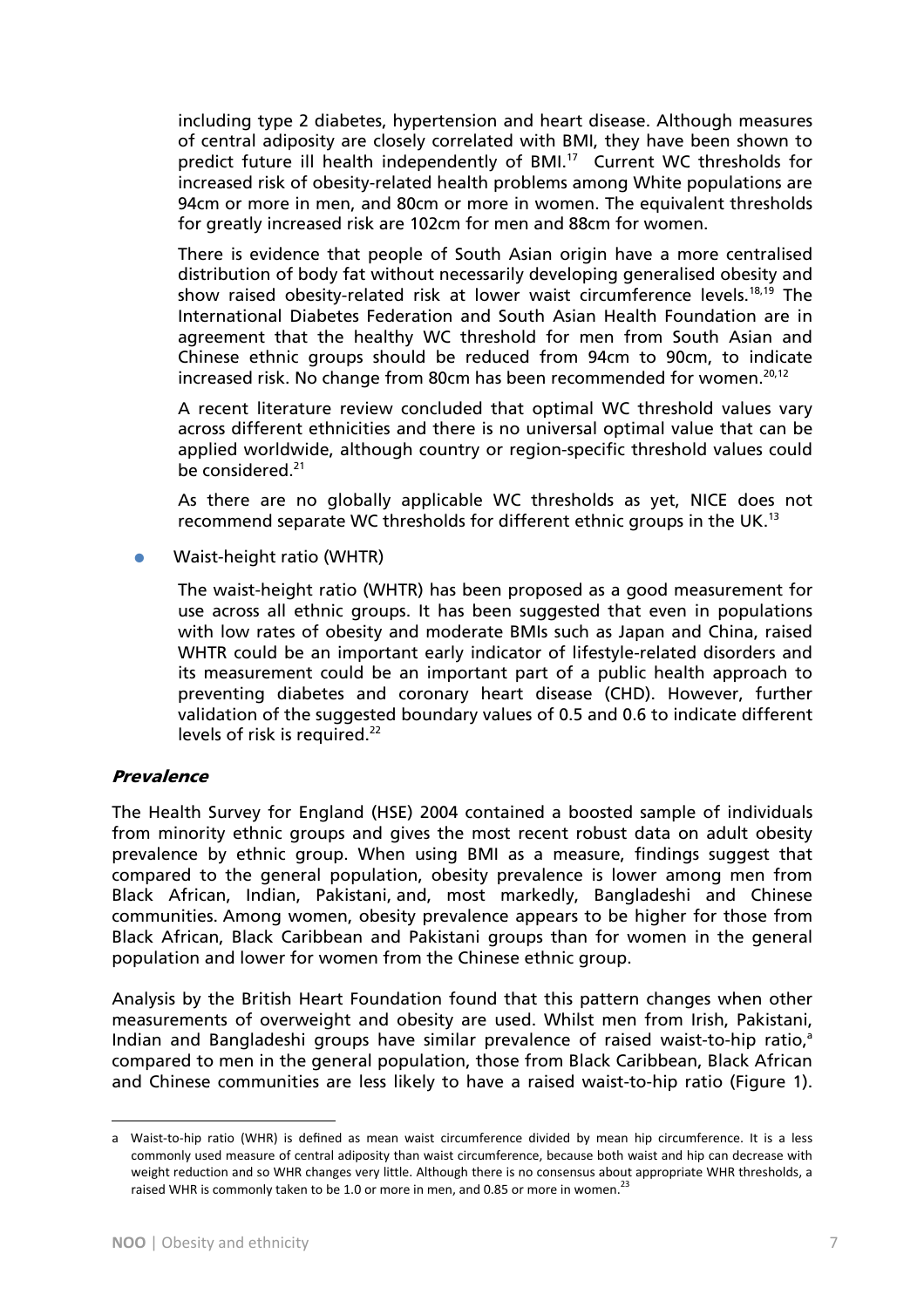Women from Bangladeshi, Black Caribbean, Pakistani and Irish groups are more likely to have a raised waist-to-hip ratio compared to women in the general population, with Bangladeshi women nearly twice as likely (Figure 2).<sup>24</sup>

Figure 1: Body mass index, waist-to-hip ratio and waist circumference by ethnic group, men, 2004, England

BMI of 30kg/m<sup>2</sup> and over, defined as obese, HSE

Waist to hip ratio 0.95 and over



Source: Joint Health Surveys Unit (2005) Health Survey for England 2004. The Health of Minority Ethnic Groups. Department of Health: London.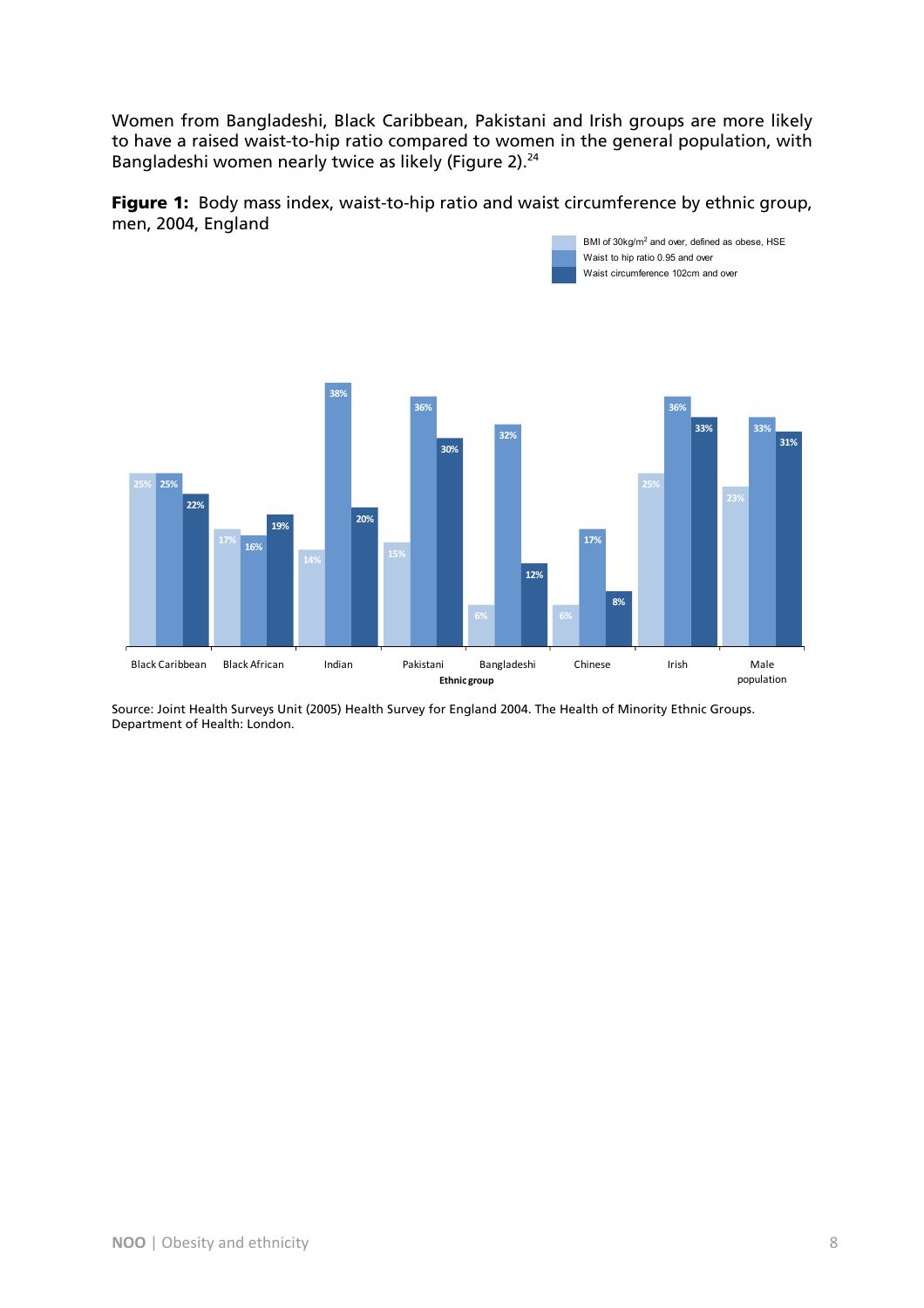

# Figure 2: Body mass index, waist-to-hip ratio and waist circumference by ethnic group, women, 2004, England

Source: Joint Health Surveys Unit (2005) Health Survey for England 2004. The Health of Minority Ethnic Groups. Department of Health: London.

# Children

# Measures of obesity

For children, the picture is more complicated than it is for adults. There is not a worldwide-accepted definition of obesity for children and there are no ethnically adapted definitions. The relationship between fatness and BMI varies with age and sex, so definitions of obesity and overweight need to take these two variables into account. Children's BMI measures are, therefore, usually compared to a growth reference in order to determine a child's weight status. Internationally, a number of different child growth references and associated thresholds are currently in use.25

The most commonly used growth reference charts in the UK are the British 1990 Growth Reference (UK90) and the International Obesity Task Force (IOTF) growth reference. For data relating to the HSE and the National Child Measurement Programme (NCMP), the UK90 is used to determine BMI status according to a child's age and sex. Children whose BMI is between the  $85<sup>th</sup>$  and less than the  $95<sup>th</sup>$  centile are classified as overweight, and those at or above the  $95<sup>th</sup>$  centile are classified as obese. This definition is commonly used in the UK for population monitoring rather than clinical purposes. The Millennium Cohort Study uses the IOTF growth reference to determine weight status according to a child's age and sex. The difference between this and the UK90 is the reference population: the UK90 uses growth curves based on UK children, while the IOTF is based on pooled data from a number of countries.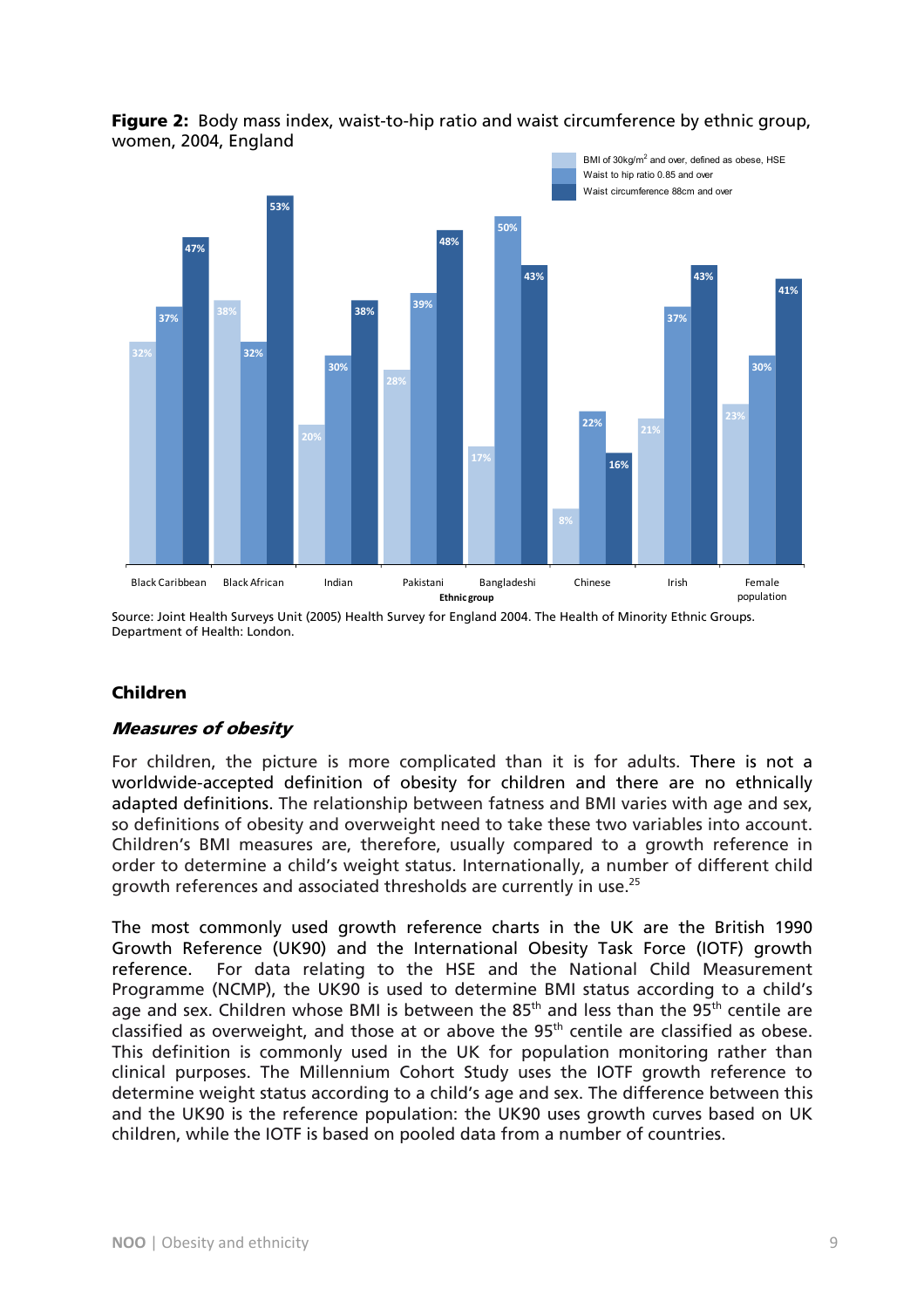Re-evaluation of adult obesity thresholds for some ethnic groups has led to the questioning of child obesity thresholds. An expert group held at University College London's Institute of Child Health in London was convened in January 2009 to examine the representativeness of childhood obesity definitions, evidence for ethnic differences in body composition in UK children, and the extent of misclassification of adiposity by current BMI thresholds in South Asian and Black groups. The group concluded that current IOTF thresholds<sup>b</sup> remained the most appropriate for use in the UK, but further research was needed on the relationship between body shape, fat mass, metabolic markers and ethnicity in children and adolescents.<sup>27</sup>

The International Diabetes Federation (IDF) recommends using waist measurement rather than BMI to define obesity because of the link between diabetes and abdominal obesity. For adults, the IDF's definition has been adapted for ethnicity. However, this is not the case for the IDF's definitions for children: their definition of obesity as a waist circumference at or above the  $90<sup>th</sup>$  centile (based on USA-specific growth curves)<sup>28</sup> applies to all ethnicities. The IDF advocates the use of ethnicity-specific centile charts where these are available.

## Prevalence

As with adults, child obesity prevalence has been shown to vary substantially between ethnic groups, with obesity prevalence generally lower in children of White British ethnicity. The NCMP records height and weight measurements annually of children in Reception (aged 4–5 years) and Year 6 (aged 10–11 years) attending state-maintained primary schools in England. It is the most robust dataset on childhood obesity in the UK and has been run annually since the 2006/07 school year. The most recent findings (Figures 3 and 4) show:

**Figure 3:** Prevalence of obesity (with 95% confidence limits) by ethnic group and sex, Reception, 2009/10



Source: National Child Measurement Programme (NCMP), 2009/10. The NHS Information Centre for health and social care

b The IOTF thresholds are based on international data and provide age and sex specific thresholds from 2–18 years.<sup>26</sup> These points pass through BMI of 25 and 30kg/m<sup>2</sup> (the widely accepted thresholds for adult overweight and obesity) at age 18.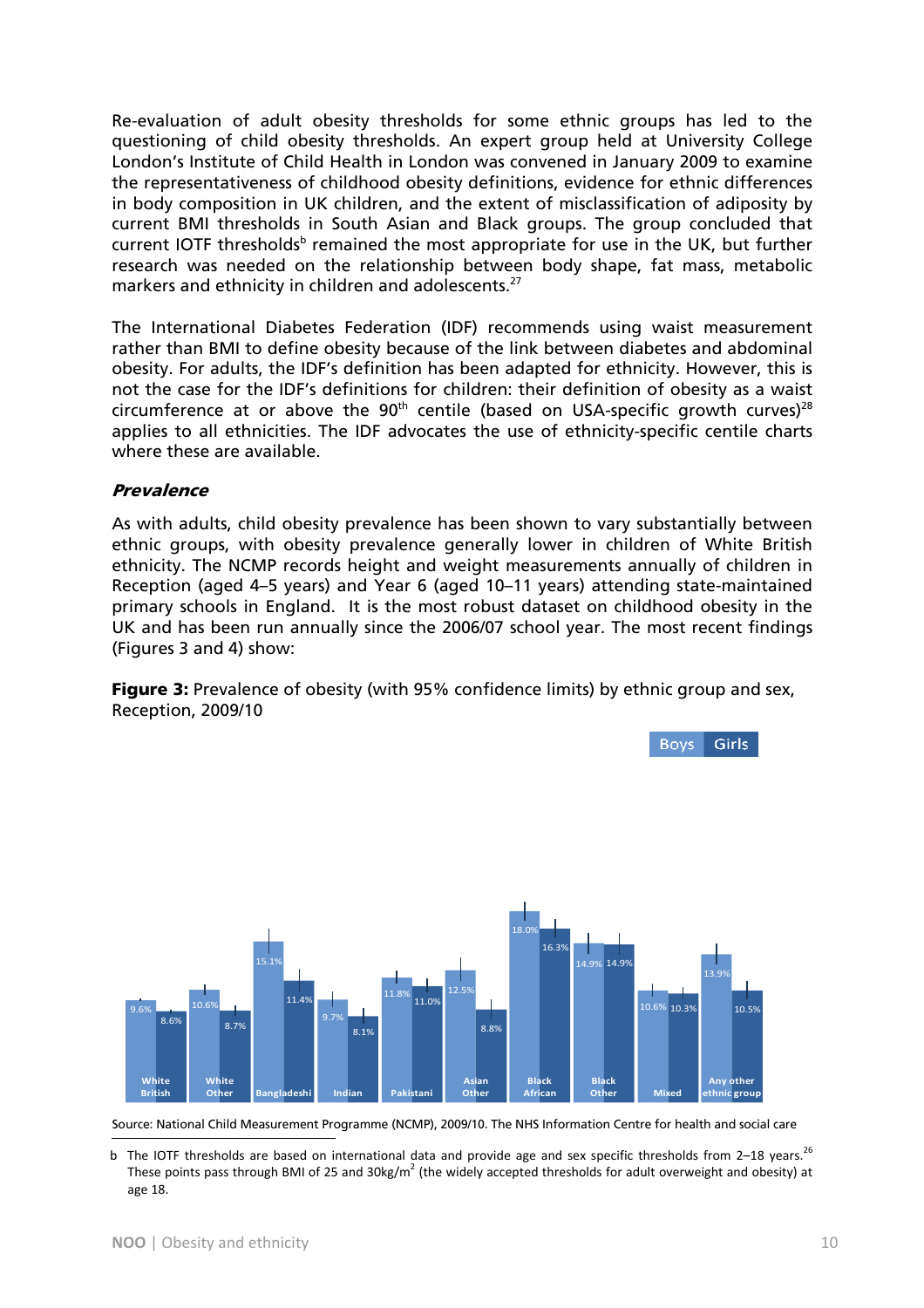- in Reception, obesity prevalence is especially high for children of both sexes from Black African and Black Other ethnic groups, and boys from the Bangladeshi ethnic group<sup>29</sup>
- for girls in Year 6, the pattern is broadly similar to that observed for girls in Reception $29$
- for boys in Year 6, all ethnic groups report significantly higher prevalence of obesity than the White British ethnic group, with boys of Bangladeshi ethnicity having the highest prevalence<sup>29</sup>
- the prevalence of obesity in some Asian groups, particularly children of Bangladeshi, Asian Other and Pakistani ethnicity, is as high or higher, than that for the Black African and Black Other ethnic groups despite a general perception that the latter groups have the highest obesity prevalence<sup>29</sup>

**Figure 4:** Prevalence of obesity (with 95% confidence limits) by ethnic group and sex, Year 6, 2009/10



Source: National Child Measurement Programme (NCMP), 2009/10. The NHS Information Centre for health and social care

The HSE 2004 Health of minority ethnic groups report provides data on children aged 2–15 by ethnic group.<sup>30</sup> For boys, the proportions found to be obese ranged from  $14\%$ from Indian and Chinese ethnic groups to 31% from the Black African group. For girls, the proportions ranged from 12% from the Chinese ethnic group to 27% from the Black Caribbean and Black African groups. However, the prevalence of obesity in most minority ethnic groups was not significantly different from the general population, with only boys from the Black African group more likely to be obese than boys in the general population (31% and 16% respectively). In interpreting the findings, it should be remembered that the sample sizes for each minority ethnic group were quite small and the data were not standardised by age.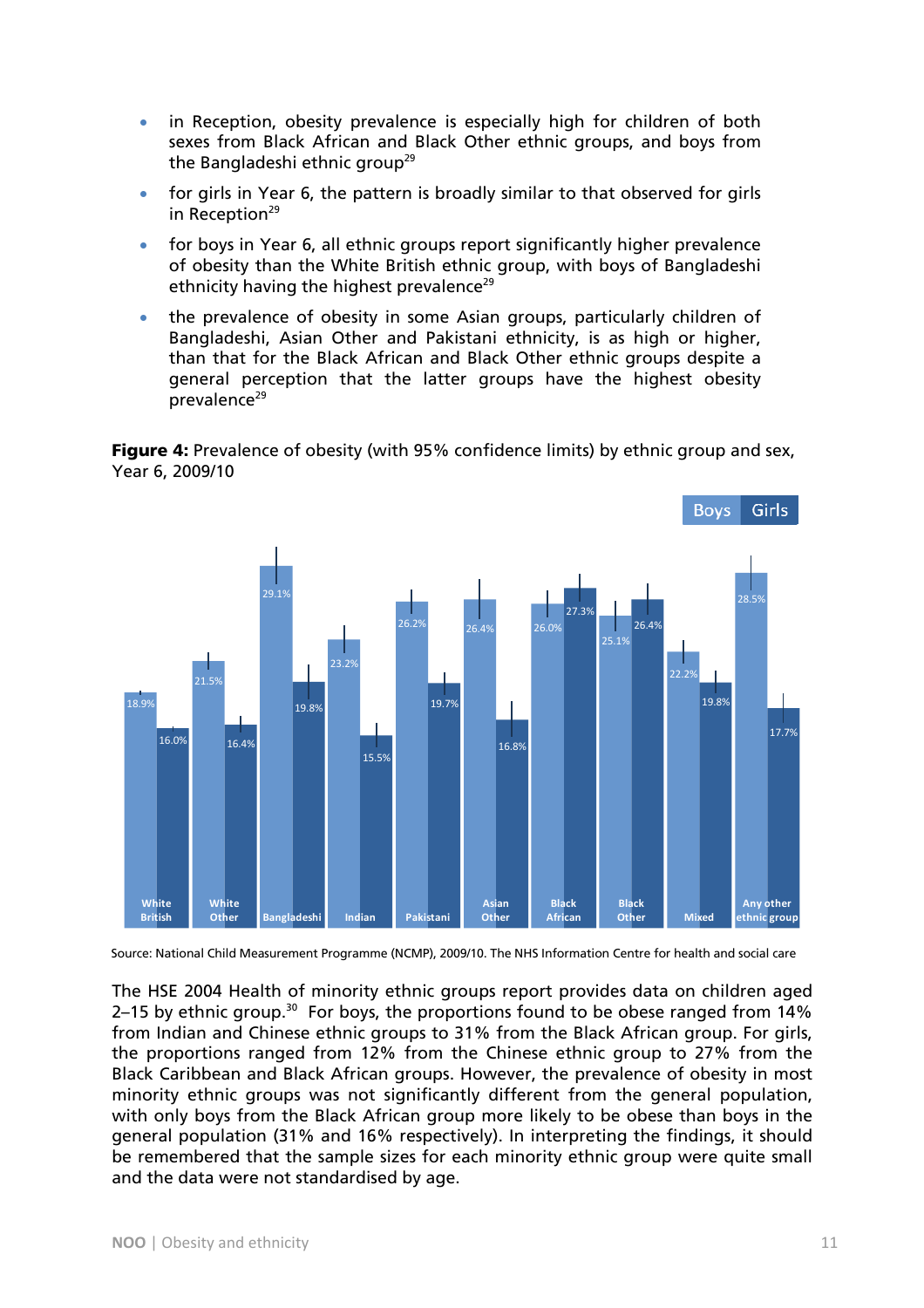The UK-wide Millennium Cohort Study is a nationwide longitudinal survey of a sample of children born between September 2000 and August 2001. Current findings report on children aged between three and five, using overweight and obesity as a measure, rather than 'obesity only' as reported in the HSE and NCMP analyses. The results showed that Black children were at the most risk of being overweight and this increased between age three and age five (30% were overweight at age three compared to 36% at age five). Those least likely to be overweight at age three were children of Indian ethnicity (10%), and at age five, children of Pakistani ethnicity  $(17\%)$ .<sup>31</sup> Children from the Bangladeshi ethnic group were found to be almost twice as likely as White children to experience rapid weight gain between three and five years  $ol<sub>32</sub>$ 

Two longitudinal studies based in London examined the relationship between obesity and ethnicity in adolescents aged between 11 and 16. The Health and Behaviour in Teenagers Study (HABITS), a five-year longitudinal study on health and behaviour in teenagers, found strong evidence for ethnic differences in adiposity, with the prevalence of overweight and obesity in Black girls almost double that of White girls.<sup>33</sup> The MRC Determinants of Adolescent well-being and Health (DASH) study found that overweight was more prevalent among Black Caribbean and Black African girls, and obesity more prevalent among Black Caribbean girls.34

## **Trends**

An analysis of trends in obesity prevalence by ethnic group using NCMP data found a clear trend of rising obesity prevalence for both boys and girls of Bangladeshi ethnicity, with no significant changes in any other ethnic groups. In the 2006/07 data, obesity prevalence for children of Bangladeshi ethnicity was broadly in line with that for children from Pakistani and Asian Other ethnic groups. However, by the 2008/09 dataset, prevalence of obesity for Bangladeshi boys and girls in Reception, and boys in Year 6, was significantly higher than for Pakistani and Asian Other children.<sup>29</sup> The HSE 2004 found that between 1999 and 2004, the prevalence of obesity among boys of Bangladeshi ethnicity increased from 12% to 22% and for girls, from 13% to 20%.

# Gaps in knowledge

- There is ongoing debate as to whether the current criteria for defining obesity in both adults and children are appropriate for non-European populations.
- BMI is not always an accurate predictor of body fat or fat distribution in individuals. Research has shown that for the same level of BMI, people of African ethnicity appear likely to carry less fat and people of South Asian ethnicity more fat than the general population. This may have lead to an overestimation of obesity among African and an underestimation among South Asian groups.<sup>35</sup>
- Ethnic groups are heterogeneous by nationality and religion, and thresholds for overweight and obesity may vary by sub-group.
- The estimated burden of obesity-related disease among minority ethnic groups may be greatly underestimated. Using revised thresholds for some ethnic groups could greatly increase these estimates.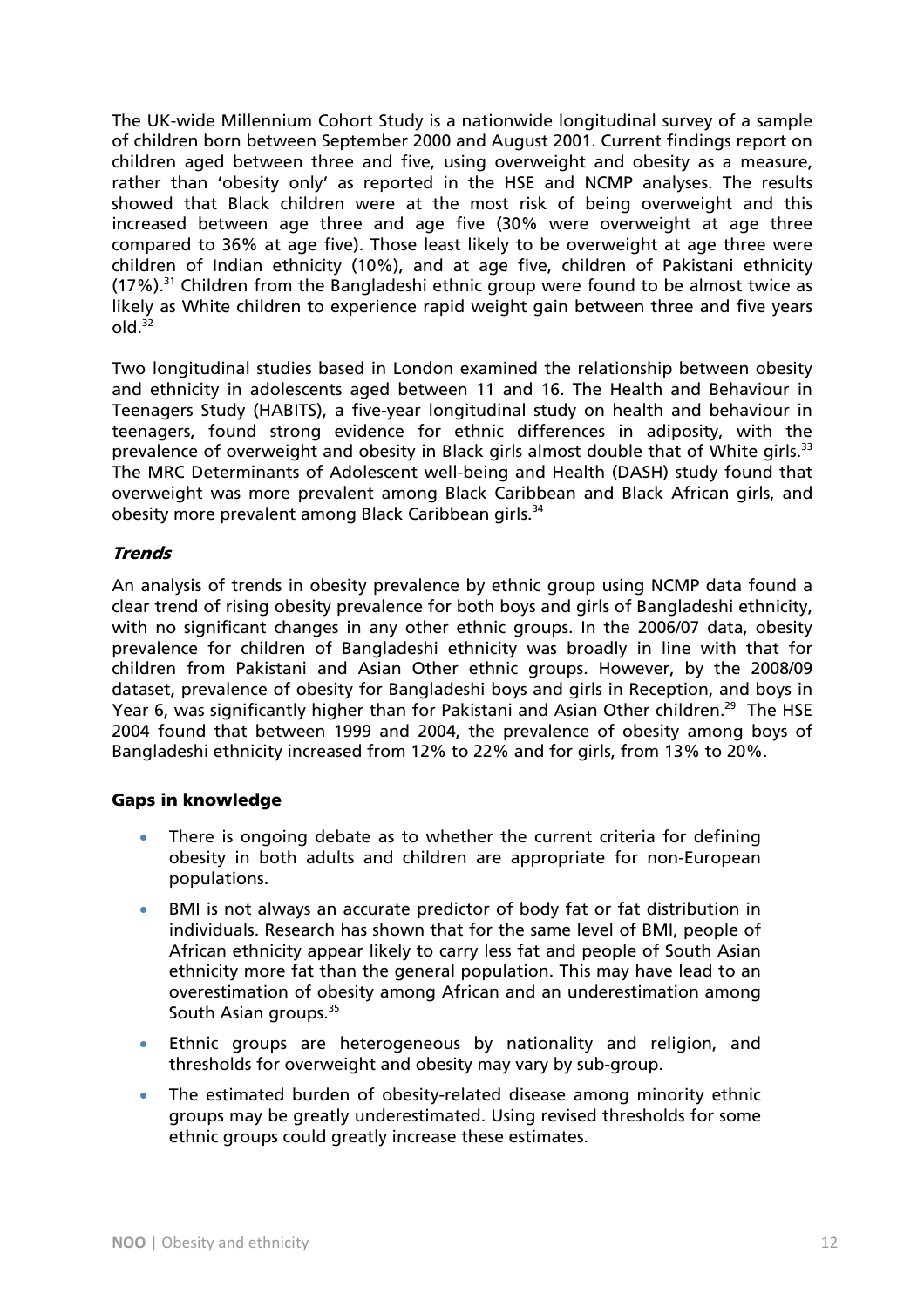- For children there is no globally accepted approach for defining obesity, nor are there ethnically adapted definitions.
- The most recent data on adult obesity by ethnic group are from the HSE 2004, which included a boost sample to increase the proportion of people from minority ethnic groups. $30$  These data are now six years old. Future boosted samples are needed to make it possible to monitor trends over time in these populations.
- Data are scarce or non-existent for many smaller ethnic groups within the UK and only a few qualitative studies have focused on these communities.
- The high odds of children from Black African and Black Other ethnic groups being considered obese may be due to physical characteristics related to ethnicity and, in particular, height.<sup>36, c</sup> Recent surveys show that Black girls and boys are generally taller and boys of Asian ethnicity generally shorter than their White counterparts.<sup>33,34</sup> As BMI is known to be skewed by height, BMI will be higher for some Black ethnic groups, and lower for Asian groups.
- It is unclear as to why an analysis of the HSE 2004 data found that Black boys had the highest prevalence of obesity, whilst data from the NCMP found that children from Asian groups had the highest prevalence. This may be because of the additional breakdown by Asian sub-group available within the NCMP data.
- A number of studies have highlighted a relationship between ethnicity and obesity. However some of these are local studies while others are national studies; the ages of the children varies within each and some of them measure overweight including obesity while others examine obesity only. These details should always be considered when comparing the results in order to compare like with like.

# Obesity-related disease prevalence

Obesity has been identified as a risk factor in a wide range of diseases and illnesses including coronary heart disease, stroke, type 2 diabetes, hypertension, metabolic syndrome, osteoarthritis and cancer.<sup>23</sup> The prevalence of obesity-related conditions varies by ethnic group. Some groups such as South Asian and Chinese groups have been found to suffer from an elevated risk of some of these conditions, particularly type 2 diabetes and hypertension, even if their BMI is low.14 Minority ethnic groups, as a whole, are more likely to report ill health than the White British population,<sup>30</sup> although some groups, notably Chinese, often report better health.

Patterns of ethnic inequalities in health vary across health conditions, age group, gender and geographic area. These patterns also vary between generations, with rates of ill-health worse among those born in the UK than in first generation migrants.<sup>37</sup> Ethnic group differences in disease prevalence in England are well documented but factors such as the differences between UK-born minority ethnic groups and migrants are often ignored.<sup>38</sup> Research on morbidity has suggested that socioeconomic factors

c The standard BMI assumes that a body's mass increases as the square of the height. Generally mass increases with the cube of the linear dimensions, so a formula using the square will skew to higher BMIs for tall people.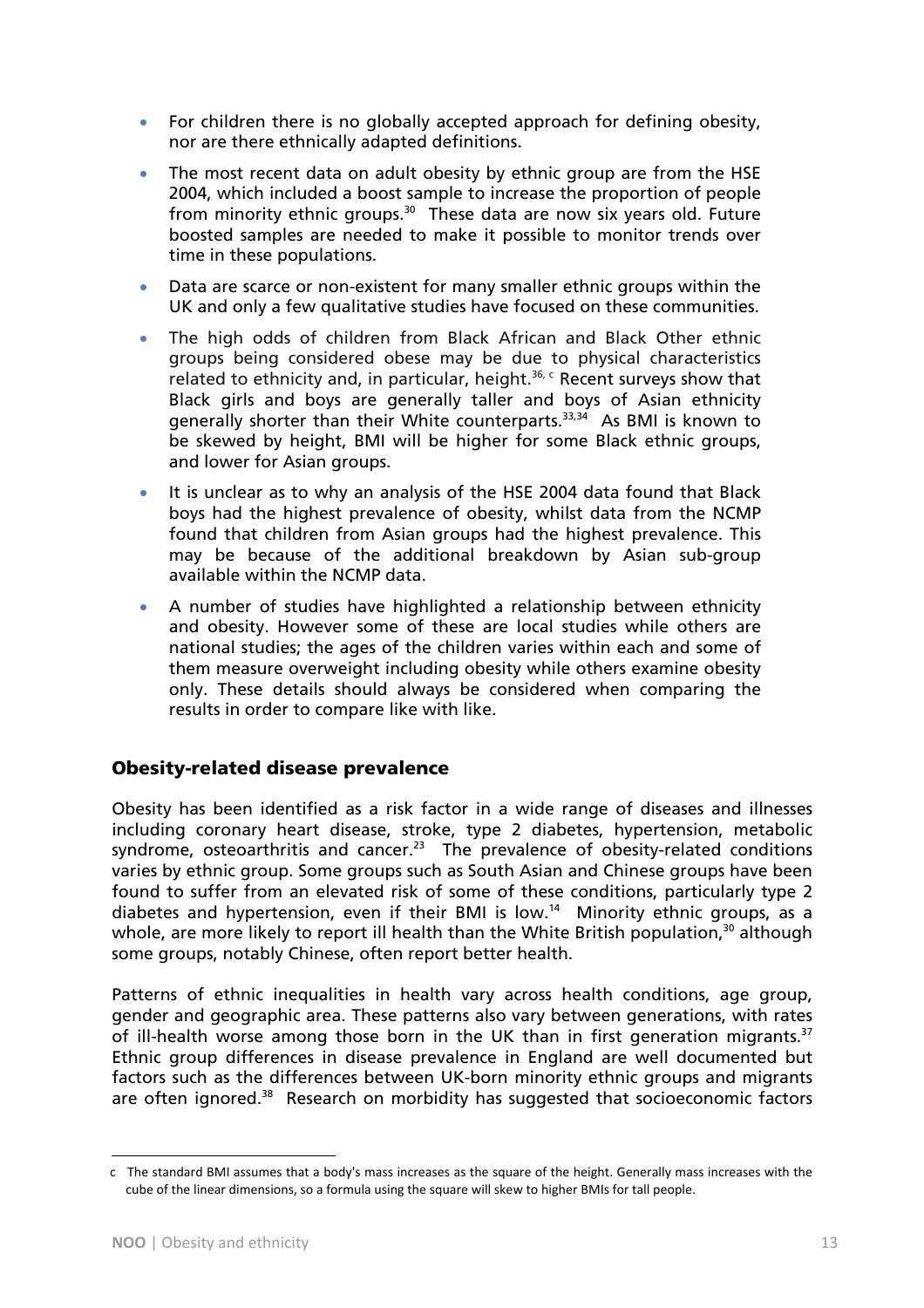make a major contribution to ethnic differences in health, $39$  as well as other factors such as the area one lives in, $^{40}$  and experiences of racism. $^{41}$ 

The following section covers specific obesity-related conditions where obesity is known to vary by ethnic group.

Summary table: Selected obesity-related conditions where prevalence is considered to vary by ethnic group (where data are available)

| <b>Disease</b>                   | Key points relevant to minority ethnic groups                                                                                                                                                                                                                                                                                                                                                                                                                                                                                                                                                                                                                                                                                                           |
|----------------------------------|---------------------------------------------------------------------------------------------------------------------------------------------------------------------------------------------------------------------------------------------------------------------------------------------------------------------------------------------------------------------------------------------------------------------------------------------------------------------------------------------------------------------------------------------------------------------------------------------------------------------------------------------------------------------------------------------------------------------------------------------------------|
| <b>Cardiovascular</b><br>risk    | Highest prevalence in men of Irish ethnicity <sup>30</sup><br>Lowest prevalence in men from Black African ethnic group and women<br>from Bangladeshi ethnic group <sup>30</sup><br>Higher risk at a lower BMI in many Asian groups compared to White<br>population <sup>42</sup>                                                                                                                                                                                                                                                                                                                                                                                                                                                                        |
| <b>Coronary</b><br>heart disease | Highest prevalence in men from Indian and Pakistani groups <sup>30</sup><br>Lowest prevalence in men from Black African and Chinese groups <sup>30</sup><br>Mortality rates high for those dying in England and Wales but born in<br>South Asia <sup>24</sup>                                                                                                                                                                                                                                                                                                                                                                                                                                                                                           |
| <b>Hypertension</b>              | Prevalence three to four times higher in Black African population than in<br>White population <sup>43</sup><br>Adolescents from Indian ethnic group at greater risk than White<br>adolescents at lower BMI <sup>34</sup><br>South Asian and Chinese populations at elevated risk compared to<br>European populations even if BMI is low <sup>14</sup>                                                                                                                                                                                                                                                                                                                                                                                                   |
| <b>Stroke</b>                    | Chinese and Black populations at increased risk <sup>44</sup><br>Highest prevalence in men of Black Caribbean ethnicity <sup>30</sup><br>Highest prevalence in women from Bangladeshi and Pakistani groups <sup>30</sup><br>Mortality rates lower for Black population than the general population <sup>45</sup>                                                                                                                                                                                                                                                                                                                                                                                                                                        |
| <b>Metabolic</b><br>syndrome     | More prevalent in South Asian and Black African populations <sup>46,47</sup>                                                                                                                                                                                                                                                                                                                                                                                                                                                                                                                                                                                                                                                                            |
| <b>Type 2</b><br>diabetes        | Men from Bangladeshi population almost four times as likely as the general<br>population <sup>30</sup><br>Men from Pakistani and Indian populations almost three times as likely as<br>the general population <sup>30</sup><br>Women of Pakistani ethnicity over five times more likely than the general<br>population <sup>30</sup><br>Women from Bangladeshi and Black Caribbean populations over three<br>times more likely than the general population <sup>30</sup><br>South Asians and Chinese populations at elevated risk compared to<br>European populations even if BMI is low <sup>14</sup><br>Children from South Asian and Black African Caribbean ethnic groups at a<br>greater risk than children from White ethnic groups <sup>48</sup> |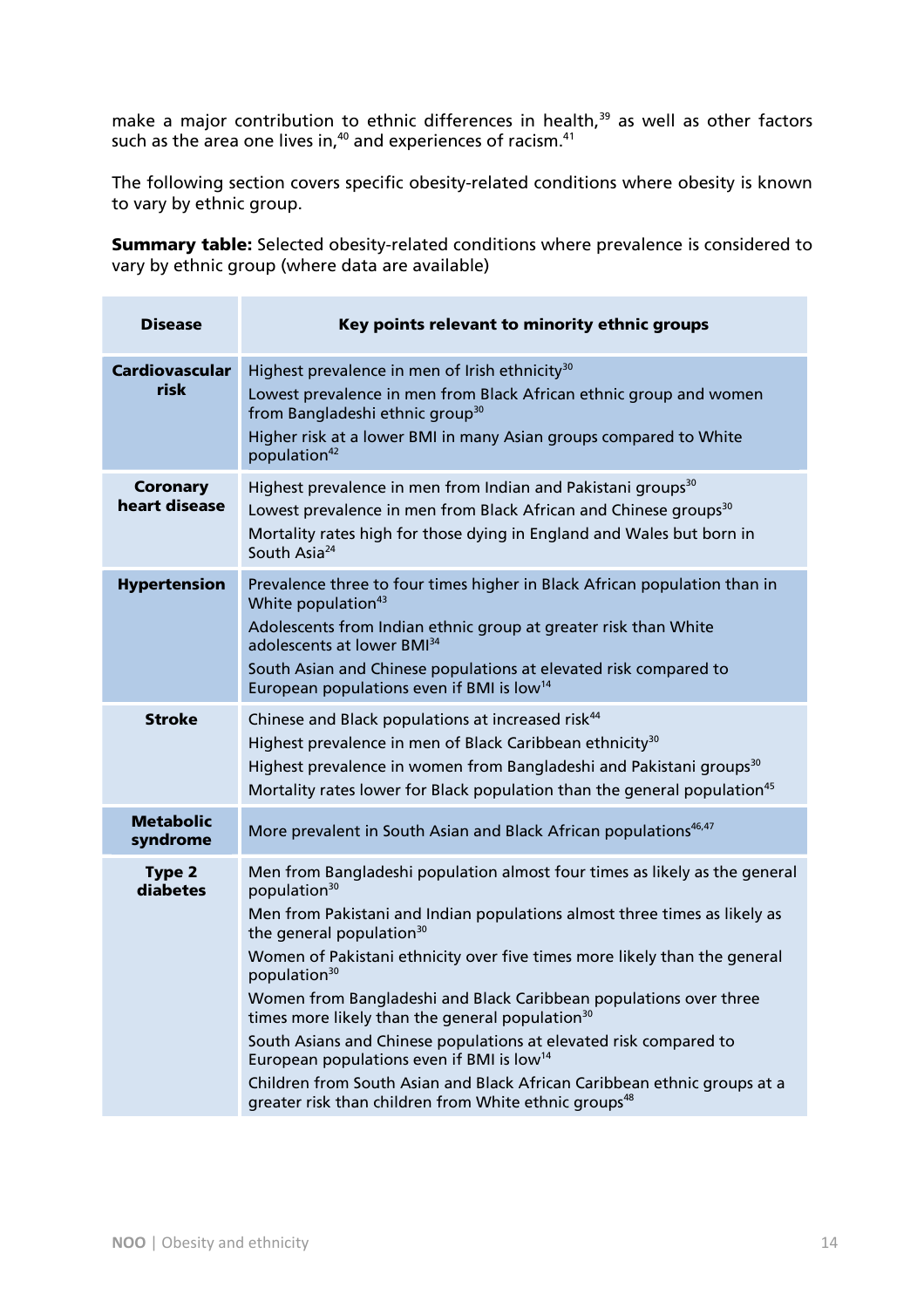## Cardiovascular disease

Cardiovascular disease (CVD) is the class of diseases that involve the heart or blood vessels. It is the leading cause of death in the UK, causing almost 170,000 deaths (around a third of all deaths) in England and Wales in every year. $^{24}$ 

Self-reported data from the HSE 2004 suggest that men of Irish ethnicity have the highest prevalence of any CVD condition<sup>d</sup> (14.5%), while men of Black African ethnicity have the lowest (2.3%). Women from the general population have the highest prevalence of any CVD condition (13.0%), and women from the Bangladeshi ethnic group have the lowest (4.8%). Men of Black African ethnicity are one quarter as likely, and Bangladeshi women over half as likely, to have any CVD condition, compared with the general population. The proportion with any CVD condition increases with age in both sexes, and is markedly higher in the oldest age group (55 and over).

Prevalence of cardiovascular disease increased significantly between 1999 to 2004 in men of Pakistani ethnicity (from 4.8% to 9.1%) and women of Indian ethnicity (from 2.3% to 4.2%). CVD risk is higher at a lower BMI in many Asian groups compared with the general population and central adiposity is higher at similar BMI levels.<sup>42</sup>

## Coronary heart disease (CHD)

The two main forms of CHD are heart attack (myocardial infarction) and angina. CHD alone is the most common cause of death in England and Wales, accounting for 15% of all deaths.<sup>24</sup>

Data from the HSE 2004 show that the prevalence of CHD is highest in men from Pakistani (8%) or Indian (6%) ethnic groups, and lowest in men from Black African (1%) or Chinese (1%) ethnic groups. In women, CHD is lower for all minority ethnic groups than for the general population, with the prevalence lowest for women from Black African and Chinese ethnic groups (1%). Among men living in the UK, those born in South Asia and Eastern Europe have a higher premature death rate from CHD than the average for England and Wales, whilst those born in the Caribbean and West Africa have the lowest. Among women, those born in South Asia have a higher premature death rate from CHD than the average for England and Wales and those born in Italy have the lowest.<sup>24</sup> Data from 2003 show that the death rate among Bangladeshi men living in England is 112% higher, and the death rate among Pakistani women living in England 146% higher, than the average for England and Wales.<sup>49</sup>

#### Stroke

 $\overline{a}$ 

The burden of stroke is substantial, and it is estimated that it is the third leading cause of death in England and Wales with over 67,000 deaths each year.<sup>50</sup> The impact of stroke over the coming decades is likely to increase due to the ageing population.

People from Chinese and Black ethnic groups are at a particular risk of stroke, with hypertension as a predominant risk factor.<sup>44</sup> The HSE 2004 found that stroke prevalence was highest among those aged 55 and over. Amongst men in this age group, those from the Black Caribbean ethnic group had the highest prevalence

d The HSE report notes that informants are classified as having any CVD condition if they reported having any of the following conditions confirmed by a doctor: angina, heart attack, stroke, heart murmur, irregular heart rhythm, 'other heart trouble'. High blood pressure and diabetes are not included in this definition, since they are risk factors for CVD and are dealt with separately.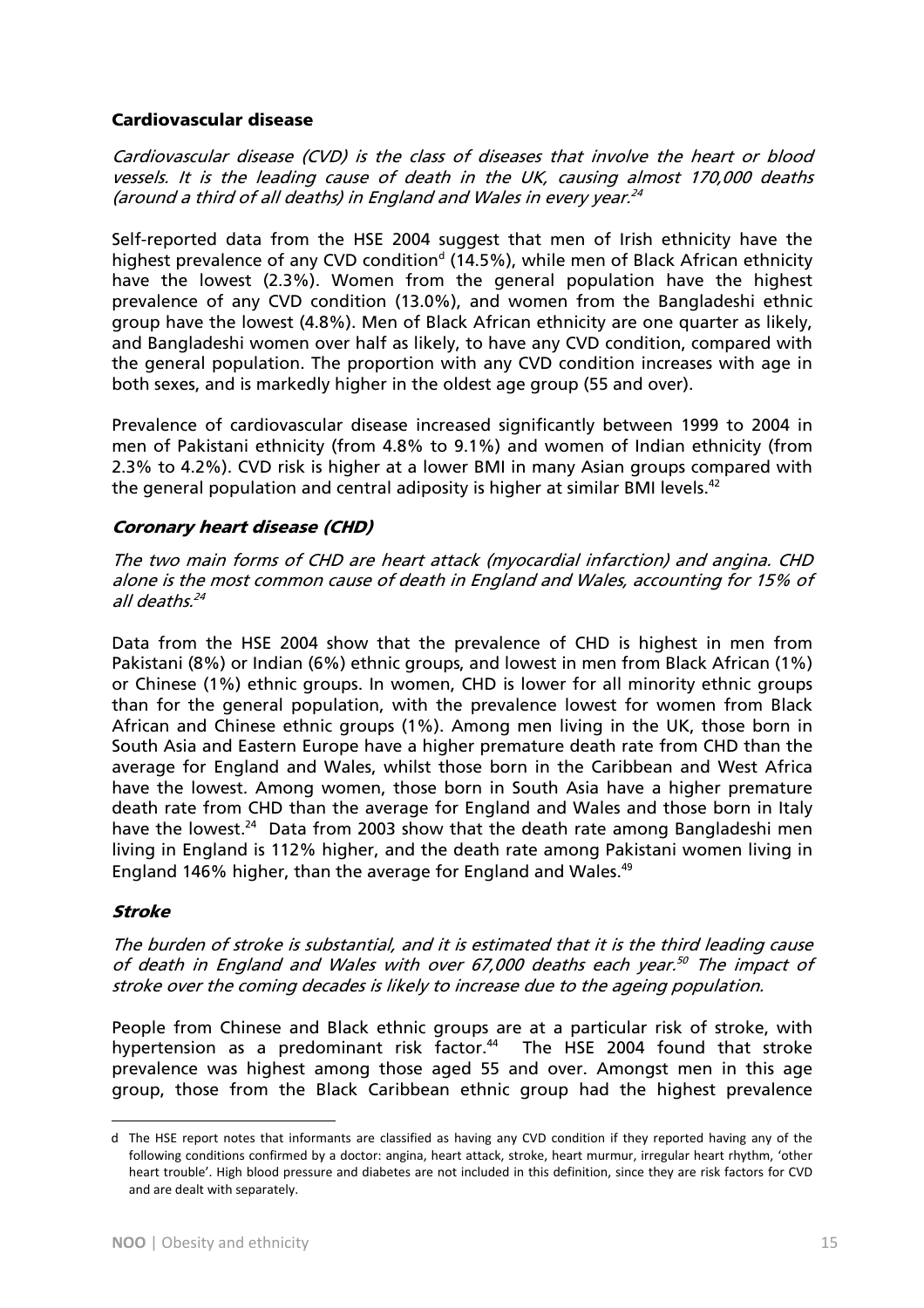(11.5%), whilst amongst women, those from Bangladeshi (11.9%) or Pakistani (10.1%) ethnic groups had the highest prevalence.

An investigation of ethnic differences in the natural course of stroke using the South London Stroke Register (SLSR) found that whilst Black people were at an increased risk of stroke, the Black-White gap in stroke incidence had decreased over a 10–year period.51 The investigation also found that Black people with good mobility before a stroke and older Black people also appear to have a substantial survival advantage over equivalent White people.45

#### Hypertension

The British Hypertension Society defines Hypertension as the presence of raised systolic or diastolic blood pressure (above 140mmHg or above 90mmHg, respectively). Approximately 30% of adults in England have hypertension or are being treated for high blood pressure.<sup>52</sup>

A systematic review of variations in blood pressure in children of UK ethnic minority populations found that blood pressure across all groups was similar.<sup>53</sup> This contrasted with those in the corresponding UK adult populations, where blood pressure was found to be comparatively high in those of Black African ethnicity (three to four times higher than the UK population<sup>54</sup>), and comparatively low in those of Bangladeshi and Pakistani descent.<sup>55</sup>

Recent analysis of the MRC DASH study, which covered children aged 11–16 in London, found an age-related increase in blood pressure in children of Black African ethnicity.<sup>56</sup> Although adolescents from the Indian ethnic group are less likely to be overweight or obese than White adolescents, the effect of excess weight on diastolic blood pressure appears to be greater. $34$ 

#### Metabolic syndrome

Metabolic syndrome in adults is defined as a cluster of risk factors for cardiovascular disease and type 2 diabetes. These are dyslipidaemia, glucose intolerance and hypertension as well as abdominal obesity. The presence of three or more components significantly increases a person's risk of cardiovascular disease and type 2 diabetes.<sup>57</sup>

Metabolic syndrome is especially prevalent amongst people of South Asian and Black African origin.58,46 For South Asian populations, a lower WC tends to be associated with more features of metabolic syndrome than is the case for the White population.<sup>23</sup>

# Type 2 diabetes

Diabetes UK estimate that there are approximately 2.8 million people diagnosed with type 2 diabetes in the UK and potentially an additional 850,000 more who are not aware they have it.<sup>59</sup> It is estimated that by 2025, there will be more than four million people with diabetes in the UK.<sup>60</sup> Diabetes is associated with an increased risk of heart disease and stroke, high blood pressure, blindness, kidney disease, nervous system disease and complications during pregnancy.<sup>61</sup>

Data from the HSE 2004 show that, with the exception of the Irish ethnic group, all minority ethnic groups have a higher standardised risk of having doctor-diagnosed diabetes compared to the general population. Women of Pakistani ethnicity are over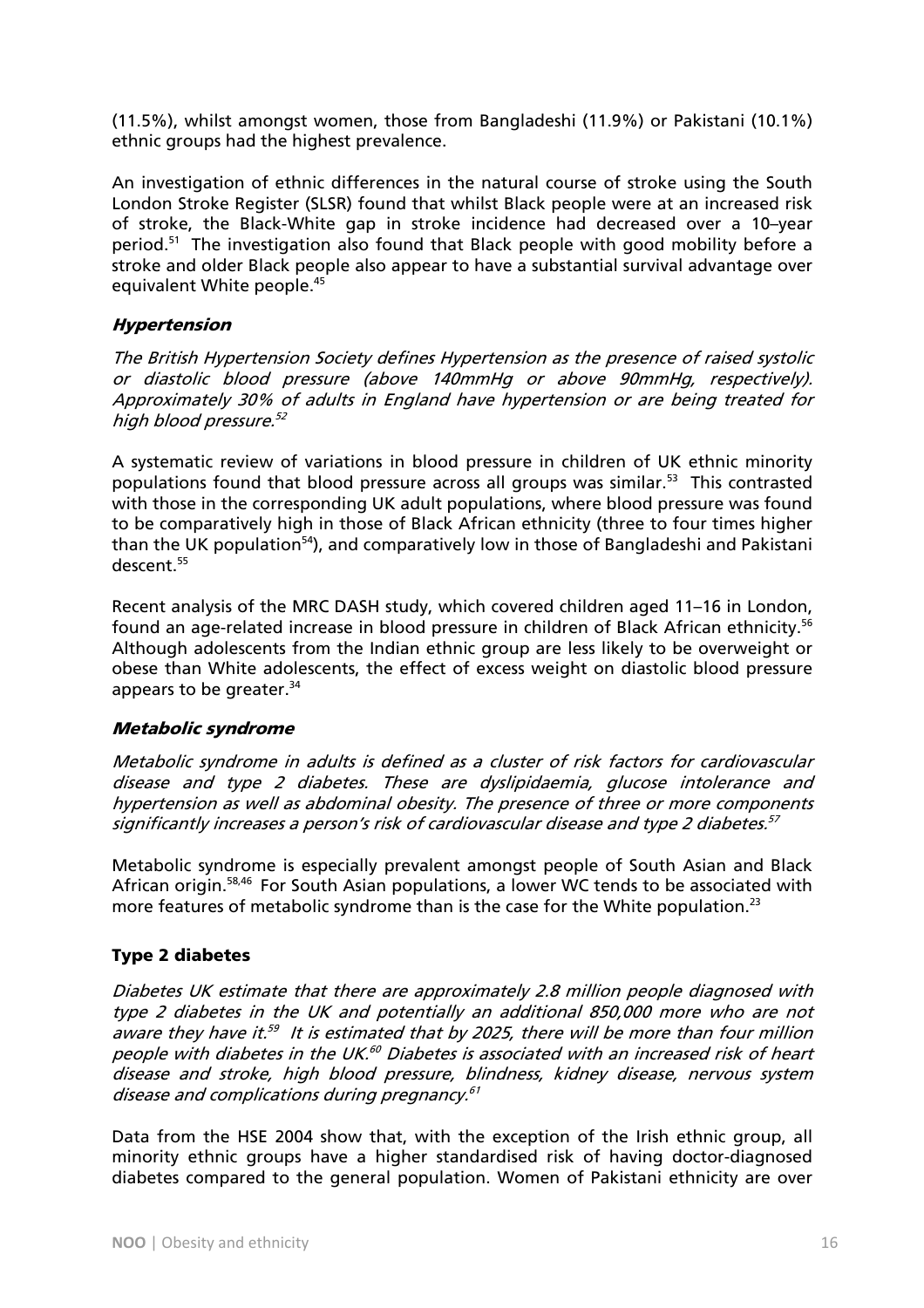five times more likely, and those of Bangladeshi or Black Caribbean ethnicity over three times more likely, than women in the general population to be diagnosed with diabetes. Bangladeshi men are almost four times more likely, and Pakistani and Indian men almost three times more likely, to have doctor-diagnosed diabetes compared to men in the general population.<sup>30</sup> The 2008/09 National Diabetes Audit confirmed that type 2 diabetes is strongly associated with ethnicity, social deprivation and age. It also showed that the number of people with diagnosed diabetes has increased by 25% over the past six years. $62$ 

Until recently, type 2 diabetes was only found among adults. However, there are now cases in children and these have been linked to rising levels of obesity. Children of South Asian, Black African and Black Caribbean origin have been found to be at a particular risk of type 2 diabetes compared to children from white ethnic groups.<sup>48</sup> According to Diabetes UK, children of South Asian origin were more than 13 times more likely to have type 2 diabetes than White children in 2004.<sup>63</sup> In a study of healthy 14–17 year olds in Birmingham, South Asian adolescents were found to be more insulin resistant, with higher body fat levels that were more centrally distributed than White European adolescents, which may contribute to their increased risk of developing type 2 diabetes.<sup>64</sup>

#### Gaps in knowledge

- As with obesity prevalence, much of the most recent information about disease prevalence for minority ethnic groups was drawn from the HSE 2004.30
- The role of genes in obesity-related disease risk is not clear. Some genes have been found to predispose adults of South Asian origin to type 2 diabetes without a clear correlation with BMI, whilst others have been reported to have a relationship to insulin resistance and type 2 diabetes (but not necessarily BMI).<sup>65</sup>
- The causes of the excess stroke morbidity and the lower CHD burden among populations of African descent are not yet understood. Similarly, there are no clear answers as to why hypertension is more common in these groups, with speculation including genetics and environmental factors.<sup>43</sup>
- Some researchers suggest that obesity could be an important risk factor for asthma, with BMI found to be positively associated with asthma incidence in American Black African women.<sup>66</sup> The MRC DASH study also reported a strong association between BMI and asthma in Black African boys. $67$  It remains unclear as to whether there is a direct causal link or whether this relationship may be explained by shared risk factors including behavioural, environmental and genetic factors.

# Range of potential determinants of obesity

#### Key points

• Health behaviours of minority ethnic groups within the UK may vary widely according to different religious, cultural and socioeconomic factors, as well as geography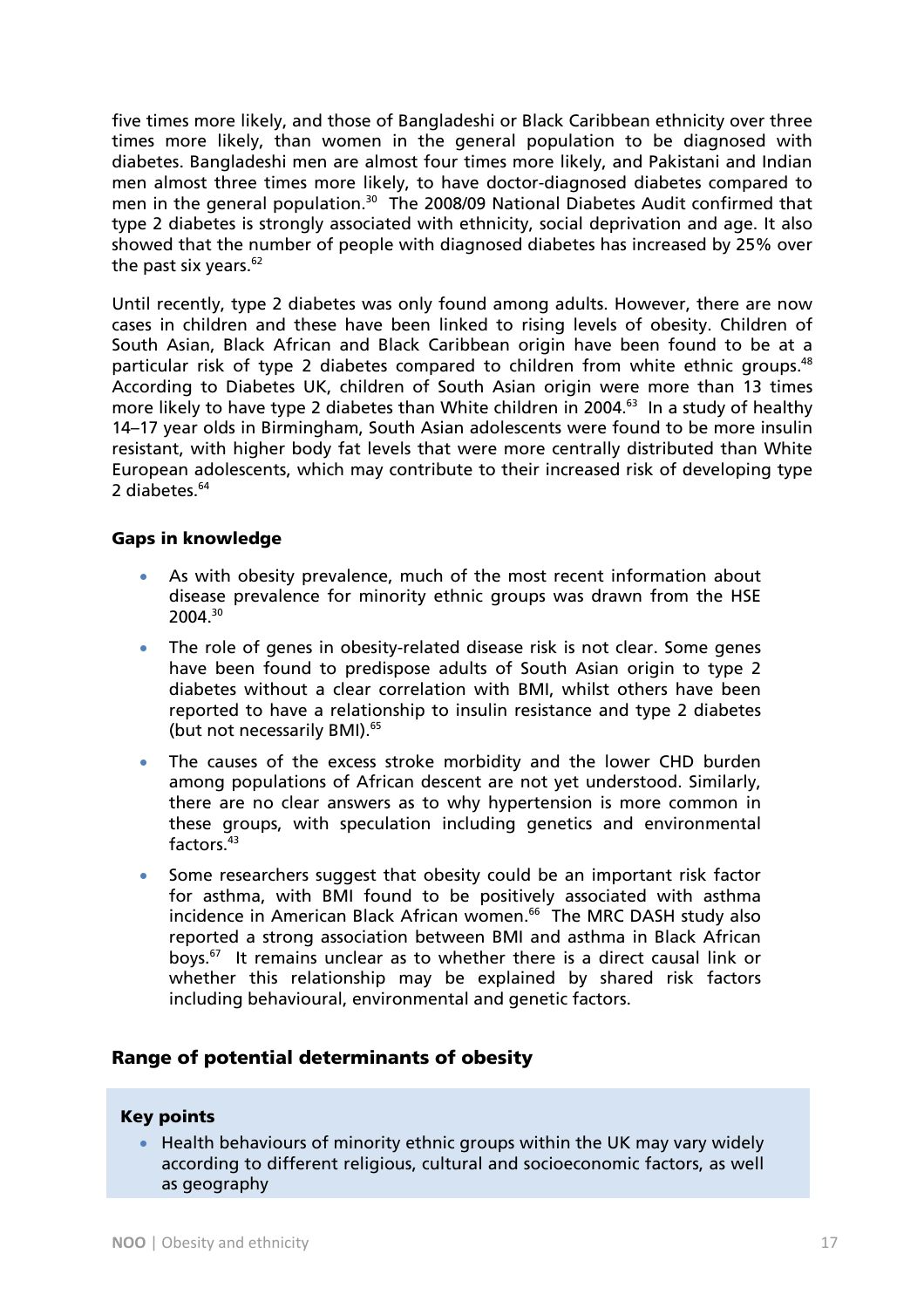- There is considerable variation in physical activity and dietary behaviours across minority ethnic groups, with particular issues affecting those of South Asian origin
- Minority ethnic groups in the UK often experience lower socioeconomic status, which is independently associated with an elevated risk of obesity in women and children
- People from minority ethnic groups may experience increased levels of obesity-related stigma

Every culture encompasses a spectrum of people, and regional and individual expressions of that culture may vary widely. Below are reported research findings relating to lifestyle, culture, attitudes and socioeconomic environment in relation to different minority ethnic groups. It should be kept in mind, however, that these findings are not relevant to every person from those communities. For example, in terms of culture, not every person will subscribe to all that particular community's cultural values, and the degree of influence these principles wield will vary from person to person.

# Lifestyle

Health behaviours, both across and within minority ethnic groups within the UK, vary widely<sup>68</sup> according to different religious, cultural and socioeconomic factors, as well as geography.

# Physical activity levels

Physical activity levels are a major influence on obesity and its determinants.<sup>69,70</sup> A number of studies have shown low levels of physical activity among minority ethnic groups in the UK. This is particularly true for South Asian populations, $7^1$  where markedly lower levels of physical activity compared to the White population have been found to remain significant even after controlling for age, sex, education, adiposity and self-reported health variations.<sup>72</sup> Further analysis of separate South Asian groups suggests that people from the Bangladeshi community have markedly lower levels of physical activity than other South Asian groups, while those of Indian ethnicity have the highest levels, although still lower than the White population.<sup>73</sup>

Similar conclusions were made in a detailed analysis of the HSE 2004 to examine the odds of meeting the physical activity guidelines of at least five days per week of moderate intensity exercise lasting 30 minutes per day. Data for men and women were analysed separately. For men, only Bangladeshi and Pakistani groups were found to have lower odds than the White population. These odds decreased with age and were lower for unemployed, retired or economically inactive men compared to employed men. In women, the odds were lower for South Asian and Chinese groups compared to the White population and were lower for retired or economically inactive women compared to employed women.<sup>74</sup>

A recent systematic review of the literature on participation in sport and recreation by black and minority ethnic communities confirms the relatively low levels of participation in sport among these communities compared with White groups, with greater gender disparity. People from Bangladeshi and Pakistani groups were least likely to participate, with Bangladeshi and Pakistani women's participation rates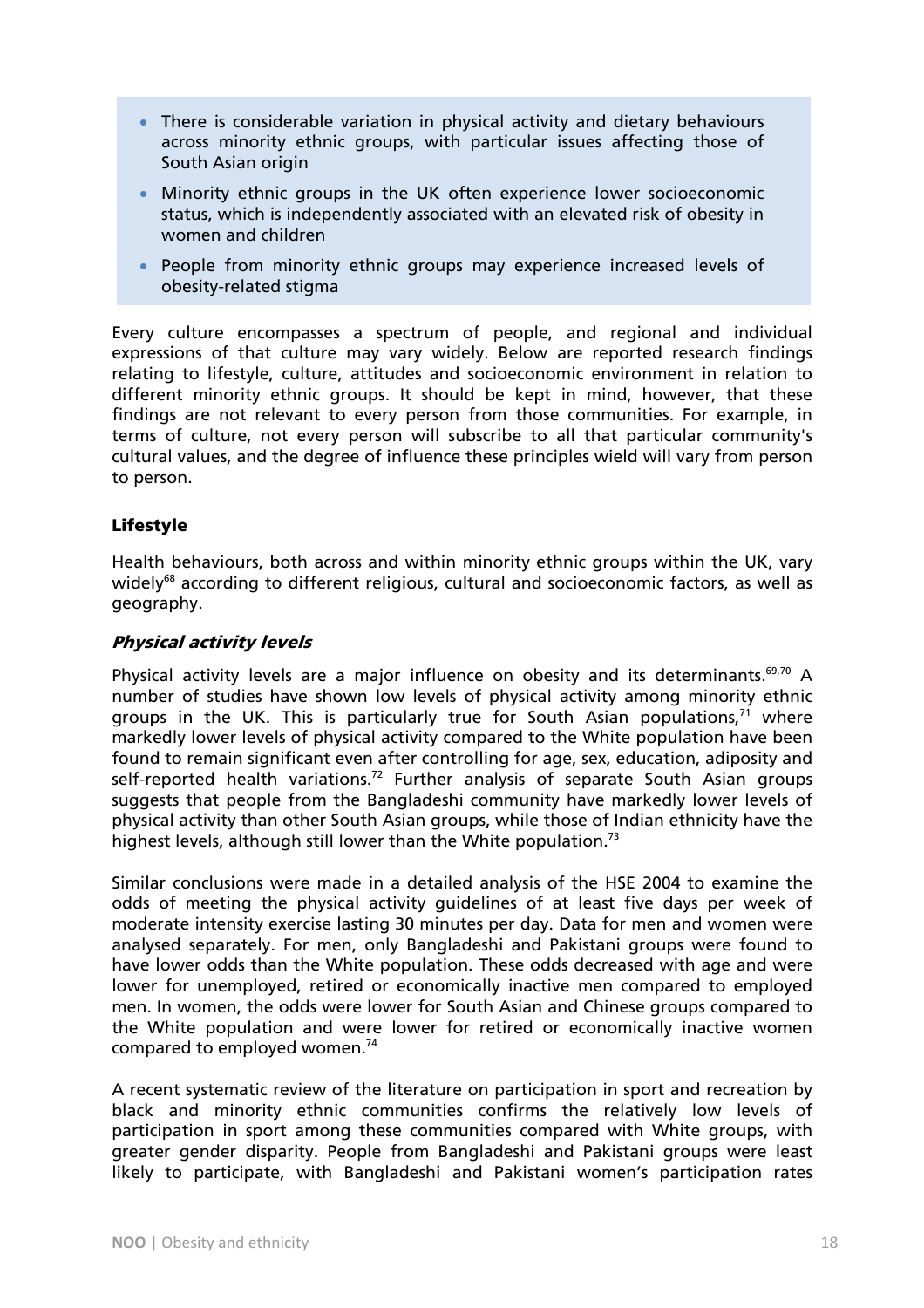consistently below those of White and other minority ethnic groups. However, the 'mixed' ethnic groups showed consistently higher levels of participation than any other group including White British. In addition, when individual sports were examined, relatively high proportions of Pakistani and Bangladeshi men were seen to play football and cricket, for example. Even these figures were not quite what they seemed as the higher participation might in large part be explained by the younger age profile of minority ethnic communities.<sup>75</sup>

South Asian children also appear to have lower levels of physical activity than their White European contemporaries.<sup>76</sup> The Child Heart and Health Study in England (CHASE) reported lower physical activity level in British South Asian children compared to White European, Black African or Black Caribbean children, with girls less active than boys.77 HABITS found that physical activity declines and sedentary behaviours become more common during adolescence, with Asian girls showing a faster decrease in activity than White girls.<sup>78</sup>

A combination of personal, socioeconomic, cultural and environmental barriers may discourage people from Black and minority ethnic groups from engaging in physical activity. The majority of relevant studies have explored the views of the South Asian population, rather than other minority groups.<sup>79</sup> Particular barriers to physical activity have been reported by South Asian women including dress codes, modesty and lack of single-sex facilities.<sup>75</sup> Other obstacles cited as barriers to regular physical activity include difficulties in identifying suitable and safe walking routes.<sup>80</sup> time constraints, dependent relatives or availability of childcare, $81$  and a perceived lack of culturally appropriate exercise services. $82$  There were reports from younger generations of South Asian women that negative attitudes to physical activity had been instilled by their parents who had the view that sport and femininity were incompatible.<sup>83</sup>

Research studies have confirmed the presence of racism in sport and PE, and demonstrated its damaging influence on individuals and on participation in sport, with varying assessments of its significance.<sup>75</sup> Ethnic differences by occupation will also affect physical activity. Studies which have included occupational activity have found that those groups more heavily represented in manual work are more likely to be physically active.74

#### Diet

Many people from minority ethnic groups have healthier eating patterns than the White population. However, there are, of course, considerable variations in dietary patterns across and within ethnic groups. These eating patterns are influenced by many factors including availability of food, level of income, health, food beliefs, dietary laws, religion, cultural patterns and customs. Additional factors include age (and in particular, generation), region of origin and occupation.84

A recent systematic review on the nutritional composition of children's diets found appreciable differences by ethnicity. Compared with White Europeans, children from South Asian ethnic groups, and most notably Bangladeshi children, reported higher mean total energy intake. Black African and Black Caribbean children had lower fat intakes, and this was particularly marked among Black African children.<sup>85</sup> The MRC DASH study found that apart from Indians, adolescents from minority ethnic groups were generally more likely to engage in poor dietary behaviours than White adolescents, with those born in the UK and girls being most susceptible. Black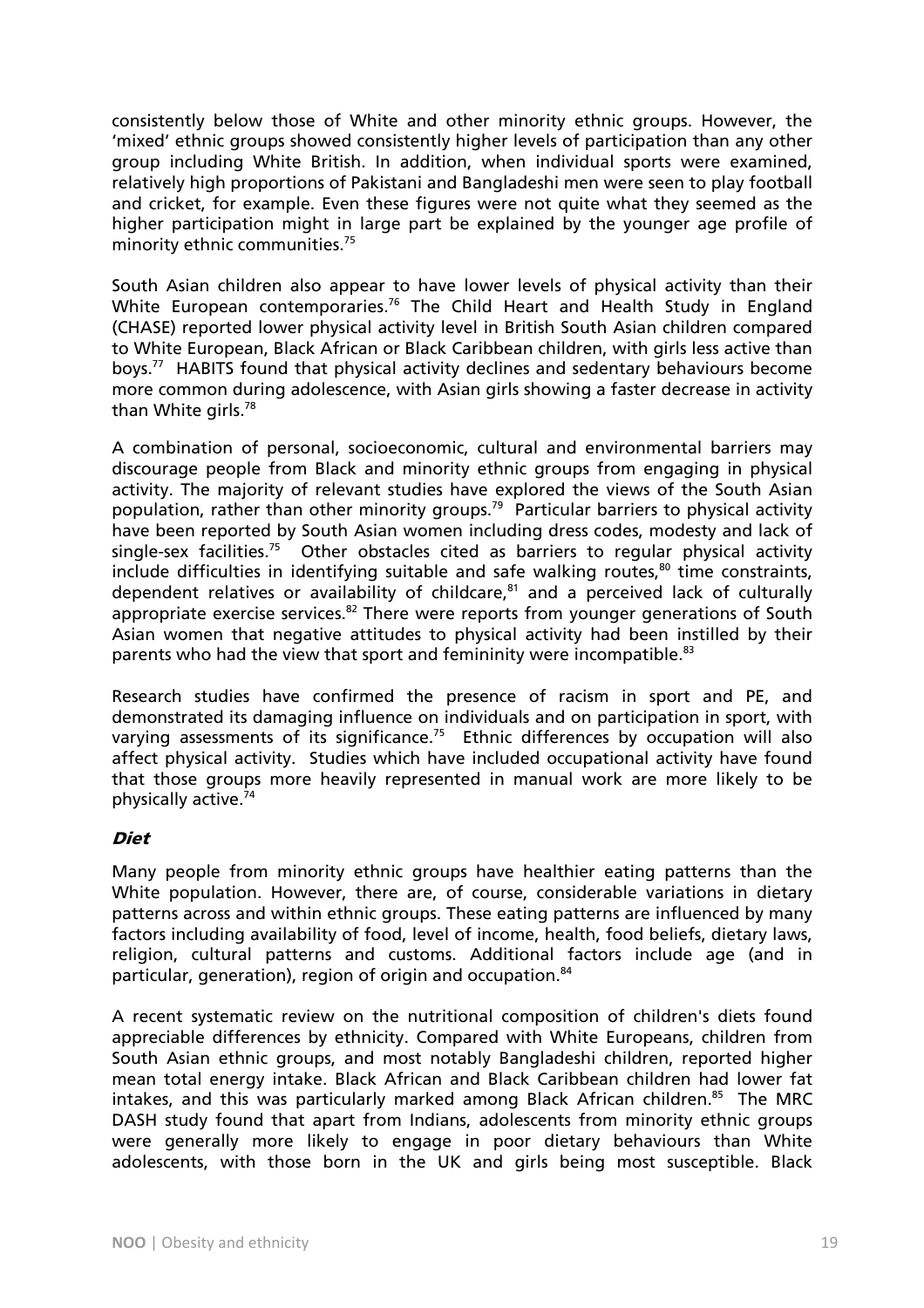Caribbean and Black African adolescents were the most likely of all groups to skip breakfast and engage in other poor dietary practices.<sup>35</sup>

One qualitative study, examining the food and eating practices of British Pakistanis and Indians with type 2 diabetes, found that many respondents attempted to balance the perceived risk of eating South Asian foodstuffs against those of alienating themselves from their culture and community.<sup>86</sup> Another, focusing on women in the Somali community, found that they were influenced by cultural factors such as the traditional Somali diet of rice, pasta and red meat and an association of fruit and vegetables with poverty. They also lacked information on how to prepare healthy Western food.<sup>87</sup> Focus group discussions with girls and young women from African and South Asian communities found that they tended to assimilate the fast-food aspect of the British diet into their eating habits. In addition, they tended to eat fewer vegetables, due to the expense of familiar vegetables, lack of availability and lack of time to prepare traditional dishes.<sup>88</sup>

## Migration

Migration to the UK plays a significant role in influencing dietary change. Adoption of a different diet has been shown to be associated with marked changes in insulin-like growth factor, which in turn has been associated with type 2 diabetes and myocardial infarction.89 Migration to the UK also appears to affect obesity prevalence in some minority ethnic groups. For example, overweight and obesity among populations of African origin living in Cameroon, Jamaica and the UK have been found to be higher in those who had migrated to the UK than in those who lived in Cameroon and Jamaica.<sup>90</sup> Similarly, Gujaratis living in Britain have been found to have higher mean BMIs than Gujaratis in India.91

Migrants may find it difficult to maintain their traditional eating habits after moving country as familiar foods may be hard to find and more expensive than Western equivalents. A systematic review of the changing dietary habits of minority ethnic groups in Europe concluded that the majority of migrants alter their eating habits following migration, combining part of their traditional diet with some of the less healthy elements of the Western diet. Age and generation were two major factors determining the extent to which diets changed, with processed foods more likely to be consumed by younger generations than older generations.<sup>84</sup>

#### Socioeconomic factors

There is a strong link between obesity prevalence and deprivation among women: most measures show that lower socioeconomic status is associated with a greater risk of obesity. The pattern is less straightforward for men, with only some measures showing a clear relationship between obesity and deprivation.<sup>92</sup>

Obesity is strongly related to socioeconomic status in children, with obesity prevalence increasing with increased levels of deprivation. This pattern of socioeconomic inequalities has been found to be consistent across a variety of different measures of deprivation and different data sources including the NCMP, the HSE 2004 and the Millennium Cohort Study.<sup>93</sup> Recent analysis by the London Health Observatory has found that the increased risk associated with deprivation is greatest for White children, followed by Asian, Other, and Mixed children, whereas it appears to have little effect for Black children.94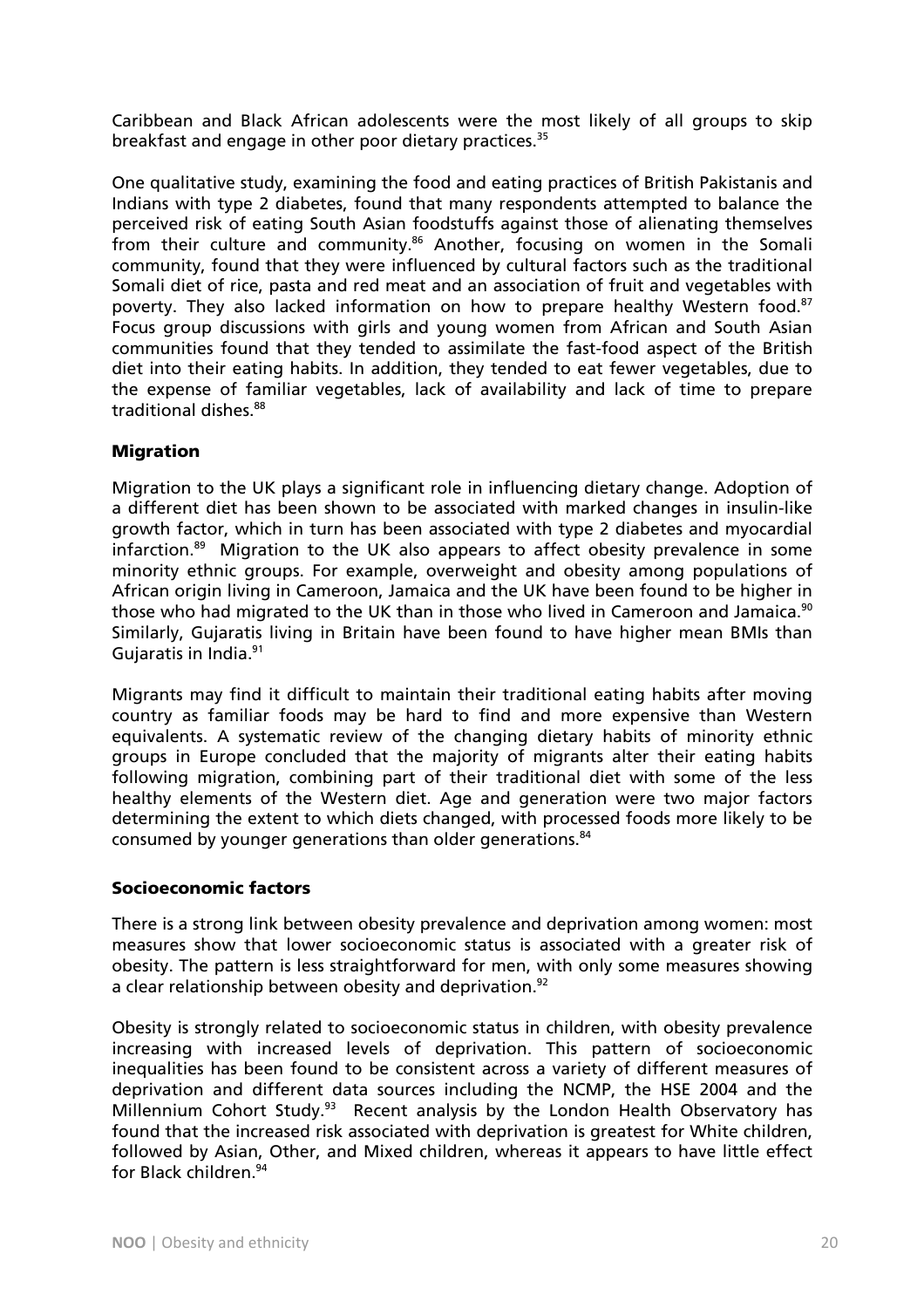Minority ethnic groups tend to have higher levels of unemployment, experience less social mobility, have lower incomes and are more likely to live in areas of high deprivation within the UK.<sup>74</sup> For all ages, family type and family work status, people from minority ethnic groups are, on average, much more likely to be in income poverty than White British people.<sup>95</sup> Rates of poverty are highest for people from Bangladeshi, Pakistani and Black African groups, reaching nearly two-thirds for the Bangladeshi community. They are also higher than average for Caribbean, Indian, Chinese and other minority group households. Over half of children from Pakistani, Bangladeshi and Black African groups are growing up in poverty.<sup>96</sup> Some migrant groups are exceptionally deprived (e.g. those born in Somalia, Congo, Eritrea and Afghanistan) and face a high degree of exclusion from the labour market. These are groups which are likely to include a high proportion of refugees and asylum seekers.<sup>97</sup>

Children from African and Asian families have been found to be more likely to be exposed to some of the socioeconomic risk factors associated with obesity such as maternal employment status, maternal hours of work and lone motherhood.<sup>98,99</sup> Obesity prevalence also varies with levels of educational attainment, and there is a general trend of rising obesity prevalence with decreasing level of education. Children of African ethnicity are twice as likely to live in a low-income family where the mother has no qualifications.<sup>100</sup> Children of Bangladeshi, Pakistani, Turkish and Somali ethnicity tend to achieve below-average results in British schools.<sup>101</sup>

## Perceptions of weight and body image

Perceptions of weight and body image vary within cultures, families and generations. The Western cultural preference for slenderness has largely been adopted by British minority ethnic communities. Obesity is seen as a symbol of affluence and success in some traditional, non-Western societies. Although this is not commonplace in the UK, it appears to continue to impact on some groups. $81$  For example, one qualitative study of young Somali women in England found that, whilst they were aware of what constitutes a healthy body size, they were constrained by older Somalis' cultural attitudes favouring larger body size.102 Similarly, focus groups with women of Zimbabwean origin suggested that concerns about being overweight were rare in Zimbabwe, but prevalent in the UK. $^{88}$ 

A recent systematic review on children's views about obesity, body size, shape and weight found that children's ethnicity and socioeconomic status were frequently not stated by the study authors. The only study which explored ethnicity found that children of Asian ethnicity (both boys and girls) were more likely to prefer thinner body shapes than White children.<sup>103</sup> In adolescents, associations between obesity and selfesteem have been found to vary considerably by ethnic group. The Research with East London Adolescence Community Health Survey (RELACHS) study on East London adolescents found that obesity was associated with higher self-esteem among Black African girls, but lower self-esteem among Bangladeshi girls, whilst among boys, overweight and obesity only had a negative impact on White British and Bangladeshi boys.104

HABITS, the longitudinal cohort study of adolescent health behaviours in South London, found that an over-estimation of weight was more common in White adolescents and under-estimation of weight was more common in Black adolescents.<sup>105</sup> The RELACHS study concluded that girls of all ethnic groups were more likely than boys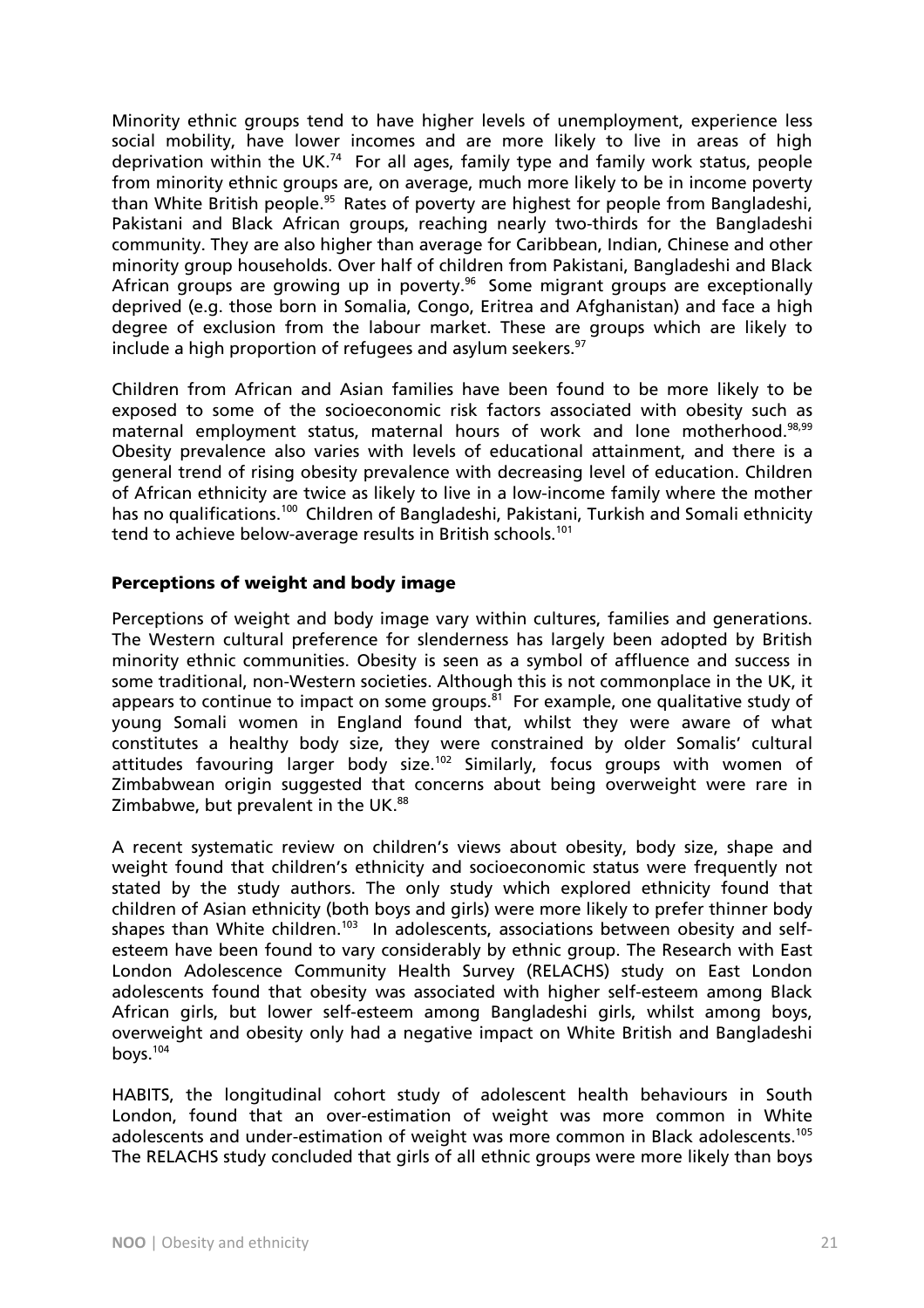to assess their weight accurately, particularly in the higher BMI ranges. There was no variation between ethnic groups.104

A systematic review on parental perception of overweight status in children found that more than 50% of parents in the general population cannot recognise when their children are overweight.106 Analysis of the Millennium Cohort Study found some evidence that obesity may not be seen as a problem among some minority ethnic groups, with 54% of African and 40% of South Asian parents unconcerned about their child's weight compared to 31% of White European parents.<sup>100</sup>

## Race-specific stigma

The societal preference for leanness in the Western world stigmatises overweight and obesity. Stereotyping of obese people is common, with overweight bodies often linked to socially undesirable behaviours, weakness of will, laziness and greed.<sup>85</sup> Overweight children are not immune from this stigma, experiencing weight-related stereotyping and bias from their peers, educators and parents.<sup>107</sup> The correlation of obesity with other forms of marginalisation, such as poverty, disability, and racial and cultural discrimination, may lead to many people from minority ethnic groups experiencing a 'layering' of stigma. This may mean that they have to cope with multiple stigmas, for example, being poor and from an ethnic group subject to discrimination, as well as being obese.<sup>107</sup> In the USA, public discourses about obesity appear to indicate that people from minority ethnic groups are most likely to be criticised for their obesity on lifestyle grounds.<sup>108</sup>

#### Local area characteristics

Minority ethnic groups are spatially concentrated in deprived urbanised areas with high crime rates. Research by the Commission for Architecture and the Built Environment (CABE) found that in areas where more than 40% of residents are black or minority ethnic, there is 11 times less green space than in areas where residents are largely white. The spaces that minority ethnic groups do have are also likely to be of a poorer quality,<sup>109</sup> and they face additional barriers to using these spaces, for example, feelings of insecurity due to the fear of personal attack or racism.<sup>110</sup> A lack of facilities combined with worries about safety have been found to influence physical activity in ethnic minority groups.<sup>111,112</sup> There is also a strong link between obesity and the built environment (obesegenic environments with less access to green space and availability of fast-food restaurants).<sup>113</sup>

Areas with a high density of minority ethnic populations have been found to have a 'protective' effect on the psychological outcomes for ethnic minorities living in these areas, with increased social support acting as a buffer against the detrimental effect of racism. However, this protective effect appears to be weaker on physical health outcomes and differs by ethnic group. Black African, Indian and Pakistani people have been found to benefit the most as overall ethnic minority density increases, whilst the effect is most detrimental for Bangladeshi people, whose health deteriorates across all outcomes.114,115

# Gaps in knowledge

It is unclear how much of the difference in the prevalence of obesity and associated health risks across ethnic groups is caused by biological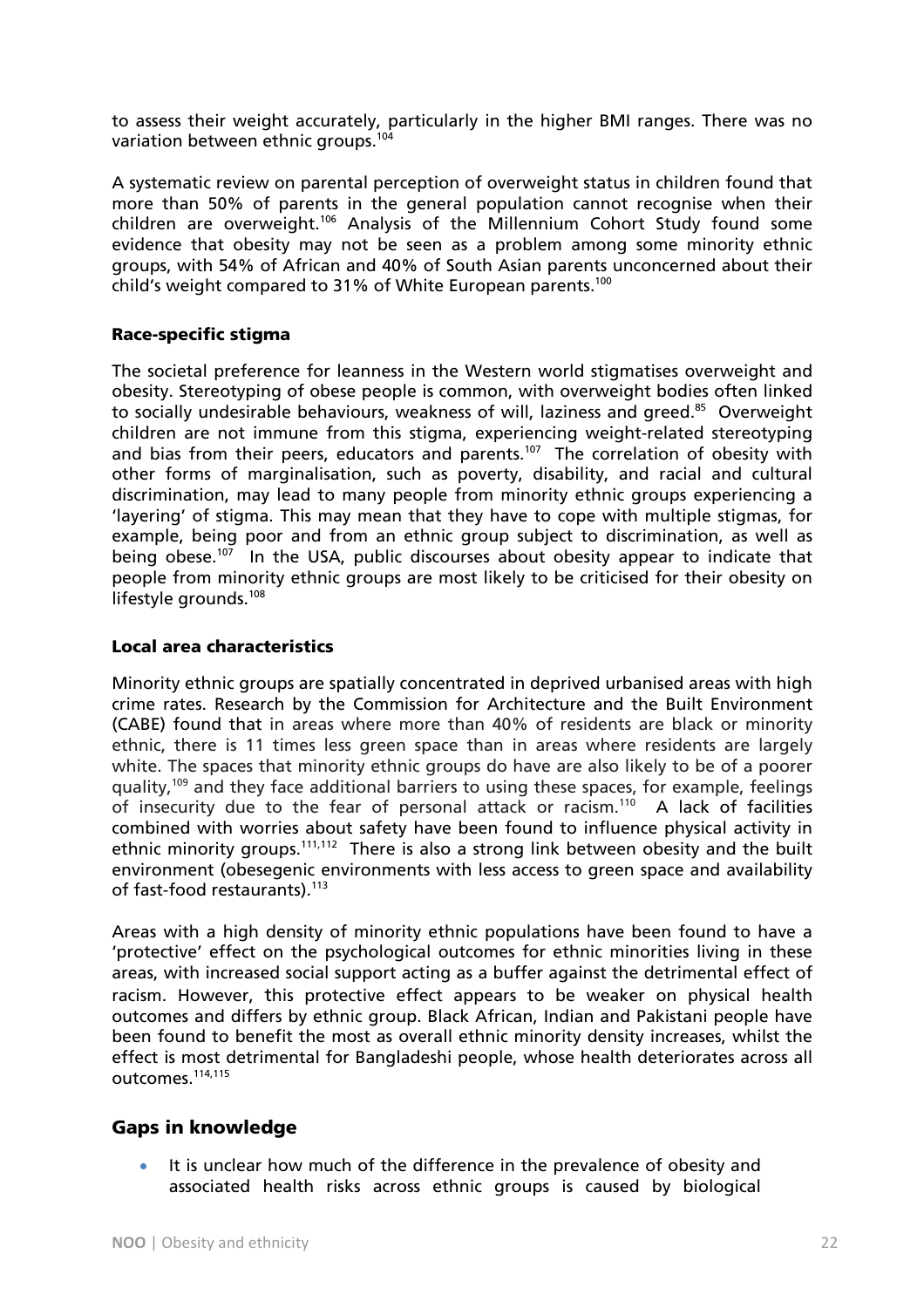differences, health behaviours, culture, lifestyle, lower socioeconomic status or differential access to health services.<sup>51</sup>

- Perceptions of weight vary according to age, gender and ethnic group and are influenced by a large number of factors. This area needs further exploration.
- There are gaps in understanding regarding the diets, nutritional and health status of smaller migrant groups (for example, from China, Iraq, Somalia and Eastern Europe).<sup>116</sup> There are also many larger migrant groups, such as those from Pakistan and India, where little research is available and where risk factors are high for obesity-related health problems.
- Research that focuses on younger or more deprived children from minority ethnic groups is lacking.
- The low levels of physical activity amongst both women and men from Pakistani and Bangladeshi communities cannot be simply explained by cultural barriers for women.<sup>74</sup>

# **Discussion**

There is no straightforward relationship between obesity and ethnicity. Much more detailed work is needed to understand the range of ethnic and gender differences in obesity prevalence, $74$  and the complex interplay of factors affecting obesity in minority ethnic communities within the UK.

There is a continuing debate about the applicability of definitions of obesity across ethnic groups for adults and children. There is evidence that, for a given BMI, the average proportion of body fat differs between ethnic groups suggesting that ethnicspecific thresholds may be needed. In children, this issue is further complicated by differences between groups in the rate of maturation up to and during adolescence.

Many of the data referred to in this report are based on the HSE 2004 report on the health of minority ethnic groups. This remains the most comprehensive data source available on obesity and ethnicity for the adult population in the UK. Most studies on ethnicity are restricted by small sample sizes and require ethnic groups to be combined in analysis to ensure statistically significant results. The recent NCMP findings, which demonstrate a very high prevalence of obesity among boys of Bangladeshi ethnicity, show the importance of being able to analyse obesity prevalence by ethnic sub-groups and by sex to avoid missing key populations at risk.

Whilst there is much research on obesity-related disease prevalence and the associated risk factors for the South Asian and to a lesser extent Black African and Black Caribbean populations in the UK, very little relates to other minority ethnic communities. Migrants, refugees and asylum-seekers are not included in most studies and these groups may be at the most risk of poor health,<sup>117</sup> as seen with more recent research on the UK Somali community.<sup>87,102</sup>

The difference in prevalence of obesity-related conditions such as cardiovascular disease and type 2 diabetes across ethnic groups can only be explained by a complex and as yet unresolved interplay of genetic susceptibility and environmental factors.<sup>47</sup> It remains unclear as to why the distribution of adipose tissue is an important determinant for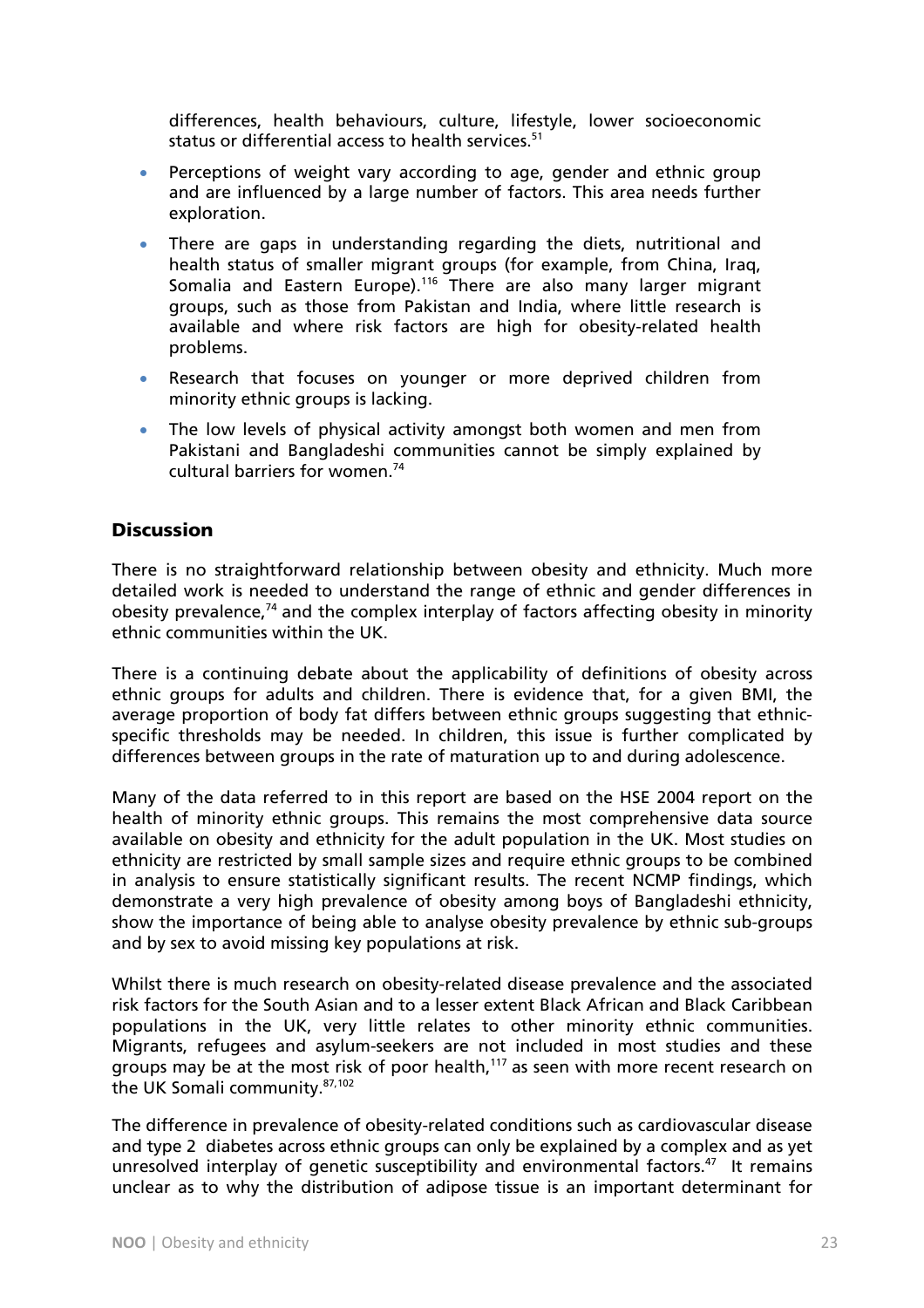increased risk of these conditions.<sup>12</sup> The burden of obesity-related disease among minority ethnic groups may also be greatly underestimated. Using revised thresholds for some ethnic groups could greatly increase these estimates.

Many minority ethnic groups experience higher rates of poverty and deprivation than the White population. With excess body weight related to a range of major chronic diseases, socioeconomic differences in obesity prevalence can be seen to be disproportionately affecting people from minority ethnic groups.<sup>118</sup>

Migration, racism, discrimination, differences in culture and lifestyles, biological susceptibility, and poor delivery and take-up of health care, all impact on the health of minority ethnic groups in the UK.<sup>37</sup> These groups are also influenced by the same barriers to engaging in a healthy lifestyle as the White population.<sup>81</sup> In addition, research from the USA suggests that people from minority ethnic groups experience a double or even multi-layering of obesity-related stigma compared to the White population.107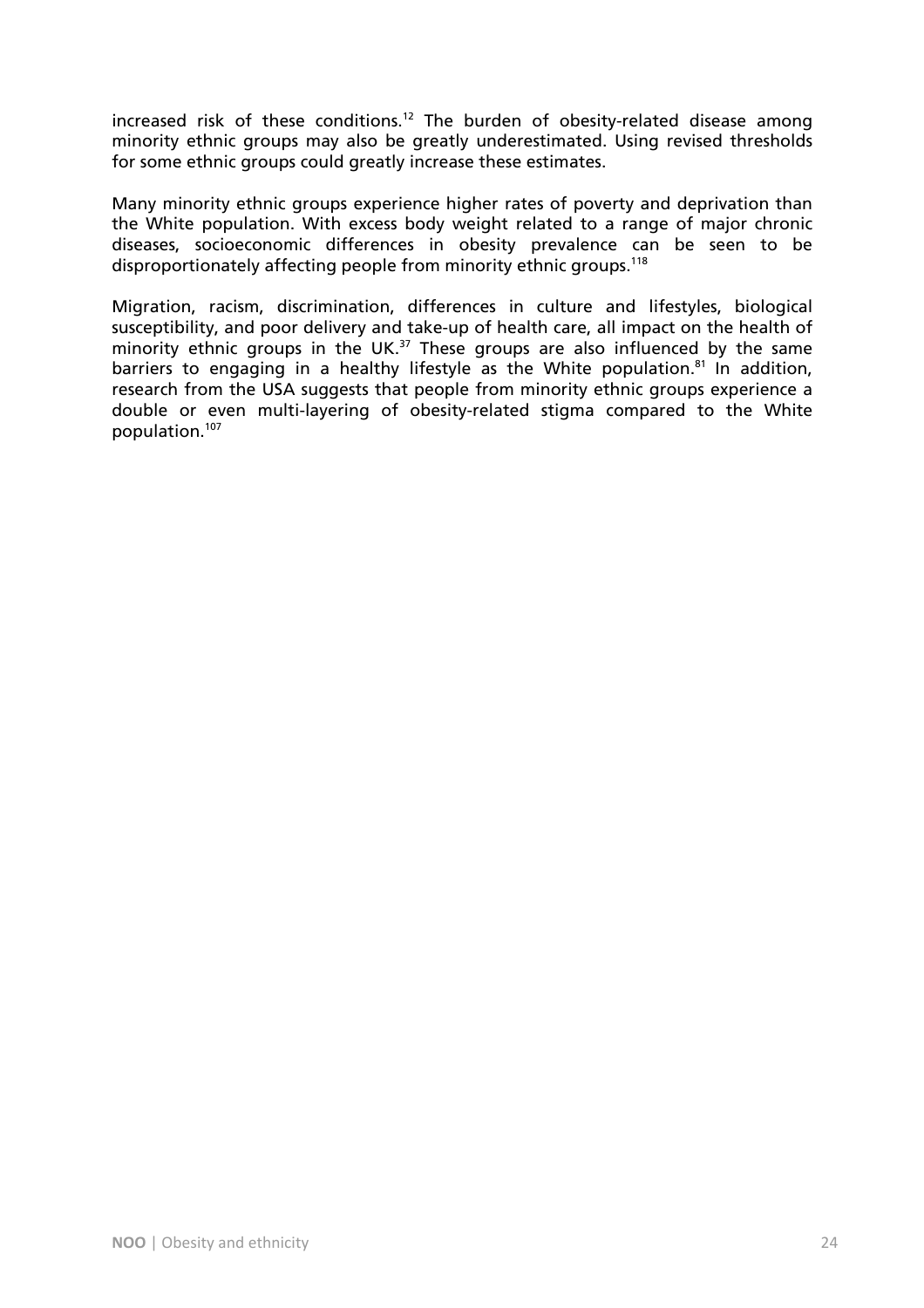# Appendix 1

## Useful studies

| <b>National Child</b><br>Measurement<br>Programme (NCMP)                                              | The NCMP weighs and measures the height of children in<br>Reception (aged 4-5 years) and Year 6 (aged 10-11 years).<br>Although the NCMP has only been collecting data since<br>2006/07 and only covers certain age groups, it includes the<br>majority of children in those year groups. The participation<br>rate in 2008/09 was 90%, equating to just over a million<br>children. The NCMP dataset is now compliant with the Code<br>of Practice for Official Statistics and has therefore been<br>accredited with National Statistic status |
|-------------------------------------------------------------------------------------------------------|-------------------------------------------------------------------------------------------------------------------------------------------------------------------------------------------------------------------------------------------------------------------------------------------------------------------------------------------------------------------------------------------------------------------------------------------------------------------------------------------------------------------------------------------------|
| Health Survey for<br>England (HSE)                                                                    | The HSE is a cross-sectional survey which samples a<br>representative proportion of the population. The survey is<br>conducted annually. Data for some of the time series are<br>available from 1993 onwards                                                                                                                                                                                                                                                                                                                                    |
| The Millennium<br><b>Cohort Study (MCS)</b>                                                           | The MCS is a multidisciplinary longitudinal survey of a sample<br>of children born between September 2000 and August 2001,<br>and the households they live in. Repeat surveys were<br>conducted in 2004/05, 2006 and 2008. The initial sample<br>consisted of nearly 19,000 babies born in England, Wales,<br>Scotland and Northern Ireland                                                                                                                                                                                                     |
| <b>Research with East</b><br>London Adolescence<br><b>Community Health</b><br><b>Survey (RELACHS)</b> | School based epidemiological study of adolescents in East<br>London (Year 7 and Year 9) that provides insights into many<br>aspects of health and well-being of inner urban British<br>adolescents. Around 73% of the young people in the cohort<br>are from minority ethnic groups, predominantly Bangladeshi,<br>Black African, Black Caribbean, Indian or Pakistani                                                                                                                                                                          |
| The Child Heart And<br>Health Study in<br>England (CHASE)                                             | Examined the health of about 5,000 primary school children<br>(Year 5, aged nine to ten) living in London and the Midlands.<br>Data collection started in Summer 2004 and continued until<br>early 2007. Schools were sampled to ensure that a balance of<br>children from different social and ethnic backgrounds<br>(including children of South Asian, African and Caribbean<br>origin) were included in the study                                                                                                                           |
| The Determinants of<br><b>Adolescent Social</b><br>well-being and Health<br><b>Study DASH</b>         | A study of a multi-ethnic adolescent cohort in London, which<br>investigates social and biological influences on ethnic<br>differences in health and well-being in adolescence. DASH<br>contains over 6,500 pupils recruited from 51 schools across<br>ten inner London boroughs. Pupils were aged 11-13 years old<br>at the start of the study in 2003, and were followed up at<br>ages 14-16 years in 2005/06                                                                                                                                 |
| The Health and<br><b>Behaviour in</b><br><b>Teenagers Study</b><br>(HABITS)                           | A five-year longitudinal survey of the health and behaviour<br>of over 5000 11-16 year olds from South London                                                                                                                                                                                                                                                                                                                                                                                                                                   |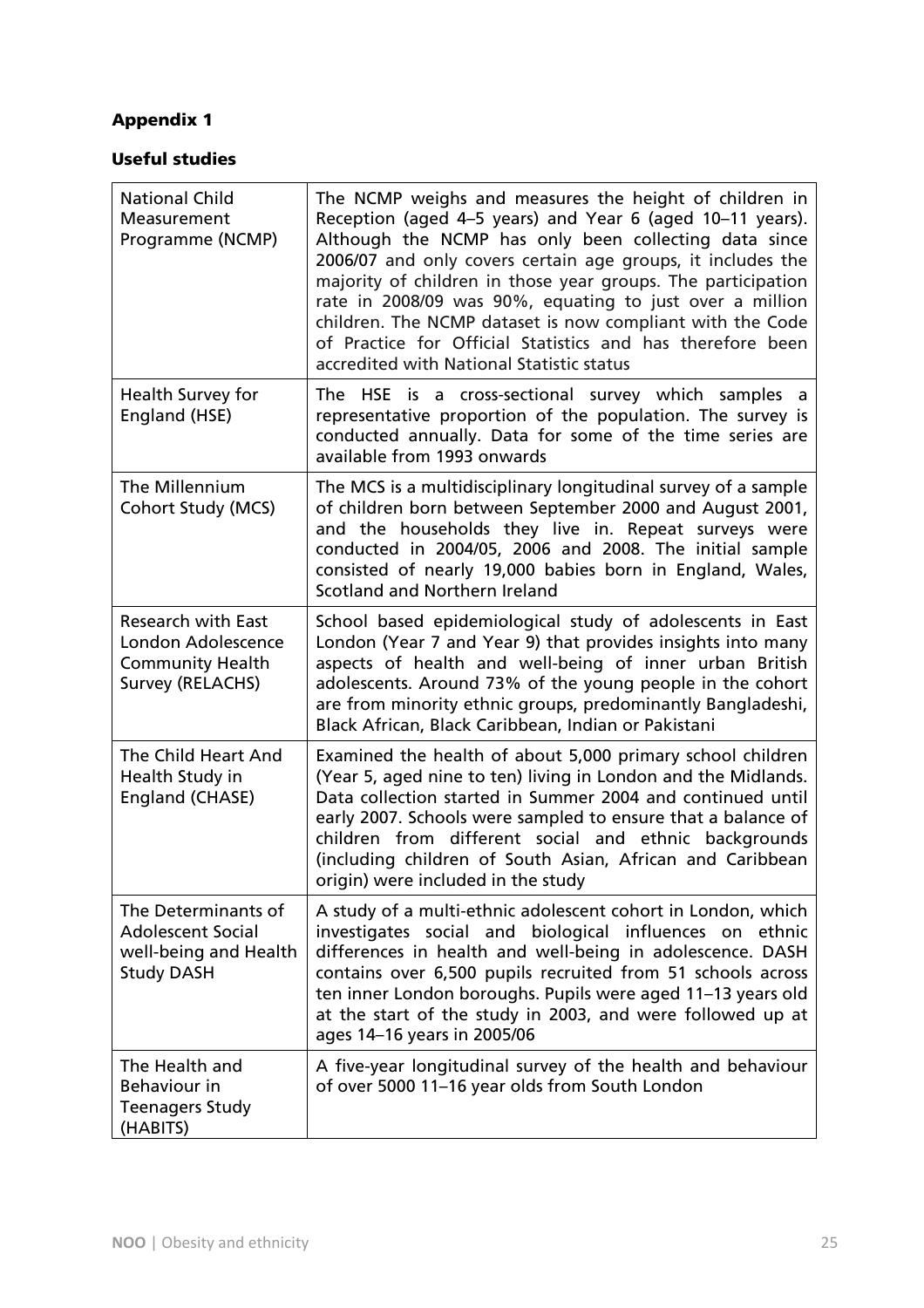# References

- 1. Bhopal R. Ethnicity, Race, and Health in Multicultural Societies. Oxford: Oxford University Press, 2007.
- 2. Szczepura A, Johnson M, Gumber A, Jones K, Clay D, Shaw A. An Overview of the Research Evidence on Ethnicity and Communication in Healthcare Report to the Department of Health. Coventry: Warwick Medical School (CEEHD), 2005.
- 3. Burton J, Nandi A, Platt L. Measuring ethnicity: challenges and opportunities for survey research. *Ethnic and Racial Studies* 2010; 33(8):1332-49.
- 4. Census 2001: National report for England and Wales. London: Office for National Statistics, 2004.
- 5. Haskey J. Population Projections by Ethnic Group: a feasibility study: Office for National Statistics, 2002.
- 6. Gardener D, Connolly H. Who are the 'Other' ethnic groups? London: Office for National Statistics, 2005.
- 7. Finney N, Simpson L. Population Dynamics: The roles of natural change and migration in producing the ethnic mosaic. Journal of Ethnic and Migration Studies 2009; 35(9):1479–96.
- 8. Dunnell K. The Changing. Demographic Picture of the UK. National Statistician's Annual Article on Population: Population Trends 2007: 130:9-21.
- 9. Wohland P, Rees P, Norman P, Boden P, Jasinska M. Ethnic Population Projections for the UK and Local Areas, 2001–2051. Working Paper 10/02. Leeds: University of Leeds, July 2010.
- 10. Spence L. Country of Birth and Labour Market Outcomes in London. An Analysis of Labour Force Survey and Census Data. London: Greater London Authority, 2005.
- 11. Spence L. A Profile of Londoners by Country of Birth. Estimates from the 2006 Annual Population Survey. London: Greater London Authority, 2008.
- 12. Kumar S, Khunti K, Wasim H, Zaman J. Position Statement on Diagnosis and Treatment of Obesity in British South Asians. London: South Asian Health Foundation, June 2010.
- 13. National Collaborating Centre for Primary Care. Obesity: the Prevention, Identification, Assessment and Management of Overweight and Obesity in Adults and Children. London: National Institute for Health and Clinical Excellence (NICE) 2006.
- 14. Razak F, Anand SS, Shannon H, Vuksan V, Davis B, Jacobs R, et al. Defining obesity cut points in a multiethnic population. Circulation 2007; 115(16):2111–18.
- 15. Health Promotion Board, Singapore. Revision of Body Mass Index (BMI) Cut-Offs In Singapore, 16 March 2005. www.hpb.gov.sq (accessed November 2010).
- 16. http://www.igovernment.in/site/India-reworks-obesity-guidelines-BMI-lowered/ (accessed November 2010).
- 17. Measures of central adiposity as an indicator of obesity. Oxford: National Obesity Observatory, 2009.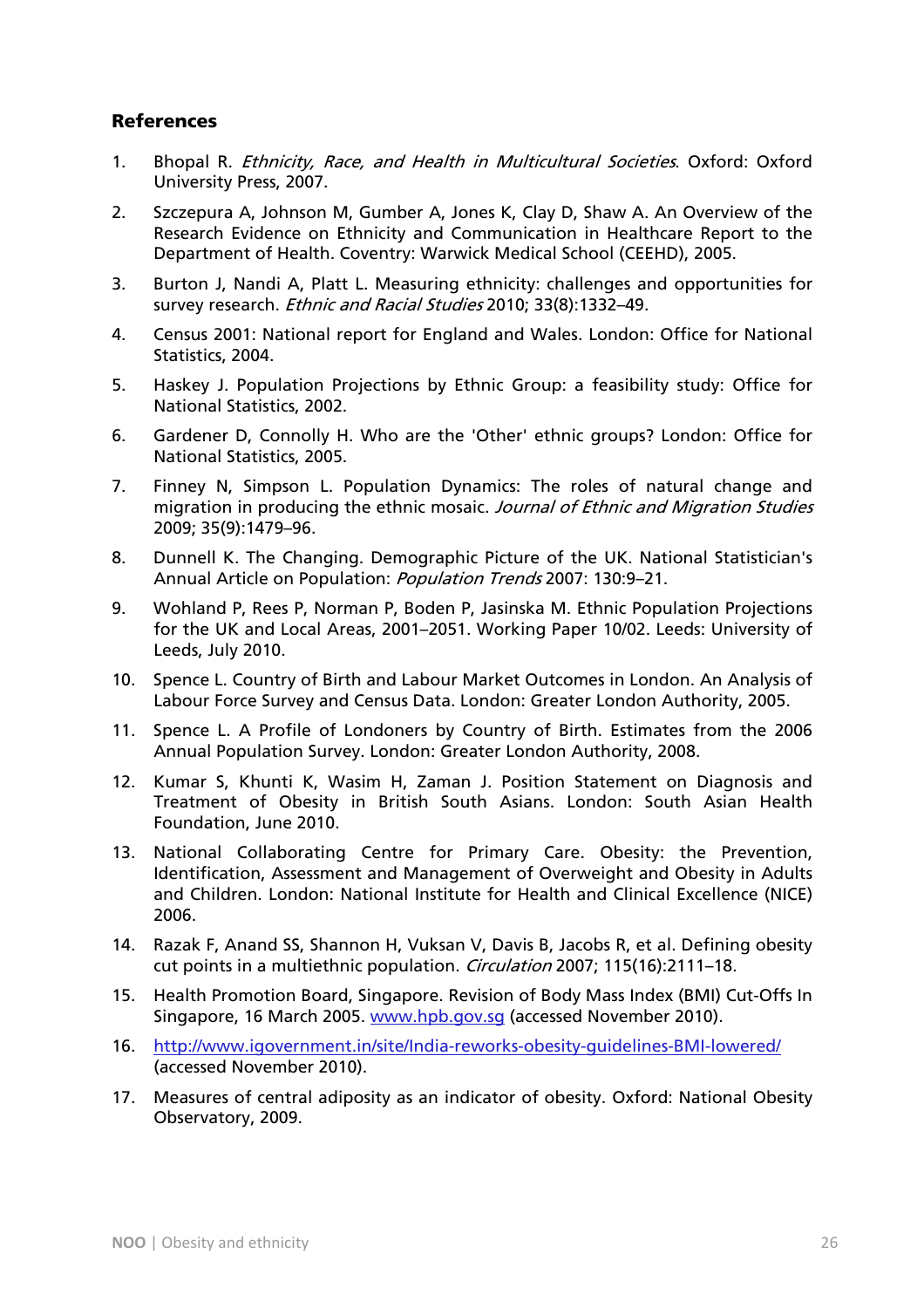- 18. Rush E, Plank L, Chandu V, Laulu M, Simmons D, Swinburn B, et al. Body size, body composition, and fat distribution: a comparison of young New Zealand men of European, Pacific Island, and Asian Indian ethnicities. N Z Med J. 2004; 117(1207): U1203.
- 19. Deurenberg P, Deurenberg-Yap M, Guricci S. Asians are different from Caucasians and from each other in their body mass index/body fat per cent relationship. Obes Rev. 2002; 3(3):141–6.
- 20. Alberti KG, Zimmet P, Shaw J. Metabolic syndrome-a new world-wide definition. A Consensus Statement from the International Diabetes Federation. Diabet Med. 2006 May; 23(5):469–80.
- 21. Qiao Q, Nyamdorj R. The optimal cutoff values and their performance of waist circumference and waist-to-hip ratio for diagnosing type II diabetes. *European* Journal of Clinical Nutrition 2010; 64(1):23–9.
- 22. Ashwell M. Waist to height ratio and the Ashwell® shape chart could predict the health risks of obesity in adults and children in all ethnic groups. Nutrition & Food Science 2005; 35(5):359–64.
- 23. Swanton K. Healthy Weight, Healthy Lives: A toolkit for developing local strategies. London: Department of Health, October 2008.
- 24. Scarborough P, Bhatnagar P, Kaur A, Wickramasinghe K, Rayner M. Ethnic Differences in Cardiovascular Disease. London: British Heart Foundation, 2010.
- 25. Body Mass Index as a measure of obesity. Oxford: National Obesity Observatory, 2009.
- 26. Cole TJ, Bellizzi MC, Flegal KM, Dietz WH. Establishing a standard definition for child overweight and obesity worldwide: international survey. *Bmj.* 2000; 320(7244):1240–3.
- 27. Viner RM, Fry T, Gupta S, Kinra S, McCarthy D, Saxena S, et al. Insufficient evidence to support separate BMI definitions for obesity in children and adolescents from South Asian ethnic groups in the UK. International Journal of Obesity 2010; 34(4):656–8.
- 28. Zimmet P, Alberti K, Kaufman F, Tajima N, Silink M, Arslanian S, et al. The metabolic syndrome in children and adolescents – an IDF consensus report. Pediatric Diabetes 2007; Oct(5):299–306.
- 29. Dinsdale H, Ridler C, Rutter H, Mathrani S. National Child Measurement Programme Changes in children's body mass index between 2006/07 and 2008/09. Oxford: National Obesity Observatory June 2010.
- 30. Sproston K, Mindell J, (eds). Health Survey for England 2004: Volume 1: Health of minority ethnic groups. London: The Information Centre, 2006.
- 31. Griffiths LJ, Hawkins SS, Cole T, Law C, Dezateux C. Millennium Cohort Study Briefing 14, Childhood overweight and obesity. London: Centre for Longitudinal Studies, May 2010.
- 32. Griffiths LJ, Hawkins SS, Cole TJ, Dezateux C. Risk factors for rapid weight gain in preschool children: findings from a UK-wide prospective study. *International* Journal of Obesity 2010; 34(4):624–32.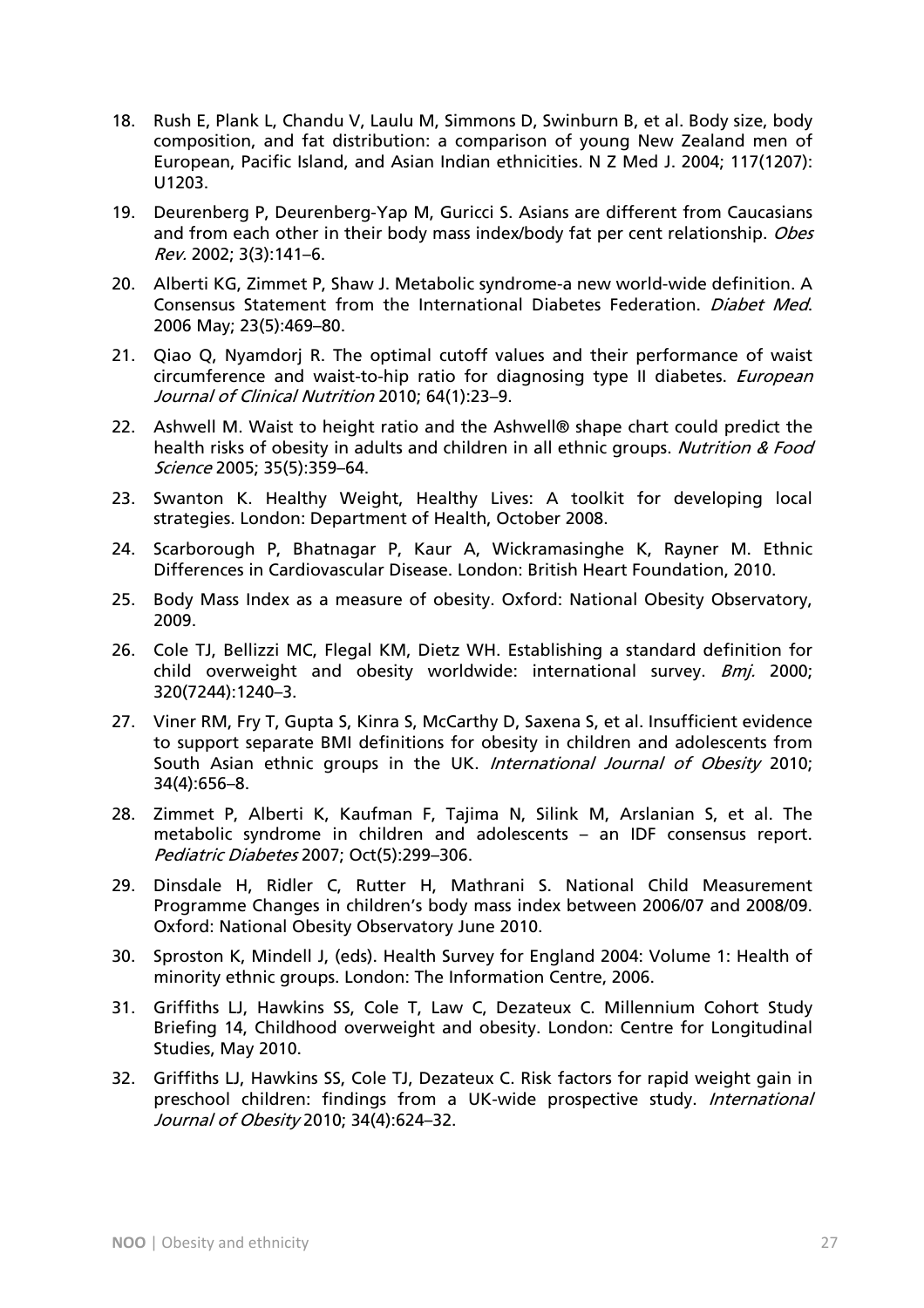- 33. Wardle J, Brodersen NH, Cole TJ, Jarvis MJ, Boniface DR. Development of adiposity in adolescence: five year longitudinal study of an ethnically and socioeconomically diverse sample of young people in Britain. Bmj 2006; 332(7550):1130–5.
- 34. Harding S, Maynard MJ, Cruickshank K, Teyhan A. Overweight, obesity and high blood pressure in an ethnically diverse sample of adolescents in Britain: the Medical Research Council DASH study. International Journal of Obesity 2008; 32(1):82–90.
- 35. Harding S, Teyhan A, Maynard MJ, Cruickshank JK. Ethnic differences in overweight and obesity in early adolescence in the MRC DASH study: the role of adolescent and parental lifestyle. International Journal of Epidemiology 2008; 37(1):162–72.
- 36. Ridler C, Townsend N, Dinsdale H, Mulhall C, Rutter H. National Child Measurement Programme: Detailed Analysis of the 2007/08 Dataset. Oxford: National Obesity Observatory, 2009.
- 37. POSTnote no.276: Ethnicity and Health. London: Parliamentary Office of Science and Technology, 2007.
- 38. Bradby H, Nazroo JY. Health, Ethnicity, and Race, in The New Blackwell Companion to Medical Sociology (ed W.C. Cockerham). Oxford: Wiley-Blackwell, 2009.
- 39. Nazroo JY. The Health of Britain's Ethnic Minorities: Findings from a National Survey. London: Policy Studies Institute, 1997.
- 40. Bécares L, Nazroo J, Stafford M. The buffering effects of ethnic density on experienced racism and health. Health & Place 2009;15(3):700-08.
- 41. Nazroo JY. The structuring of ethnic inequalities in health: economic position, racial discrimination, and racism. Am J Public Health. 2003; 93(2):277-84.
- 42. Lovegrove JA. CVD risk in South Asians: the importance of defining adiposity and influence of dietary polyunsaturated fat. Proceedings of the Nutrition Society 2007; 66(2):286–98.
- 43. Agyemang C, Addo J, Bhopal R, de Graft Aikins A, Stronks K. Cardiovascular disease, diabetes and established risk factors among populations of sub-Saharan African descent in Europe: a literature review. Globalization and Health 2009; 5(1):7.
- 44. Hajat C, Tilling K, Stewart JA, Lemic-Stojcevic N, Wolfe CDA. Ethnic differences in risk factors for ischemic stroke: a European case-control study. Stroke 2004; 35(7):1562–7.
- 45. Wolfe CDA, Smeeton NC, Coshall C, Tilling K, Rudd AG. Survival differences after stroke in a multiethnic population: follow-up study with the South London Stroke Register.[Erratum appears in BMJ. 2005 Nov 5;331(7524):1062]. Bmj 2005; 331(7514):431.
- 46. Barnett AH, Dixon AN, Bellary S, Hanif MW, O'Hare JP, Raymond NT, et al. Type 2 diabetes and cardiovascular risk in the UK south Asian community. Diabetologia 2006; 49(10):2234–46.
- 47. Barnett AH, Dixon AN, Bellary S, Hanif MW, O'Hare JP, Raymond NT, et al. Type 2 diabetes and cardiovascular risk in the UK south Asian community. *Diabetologia* 2006; 49(10):2234–46.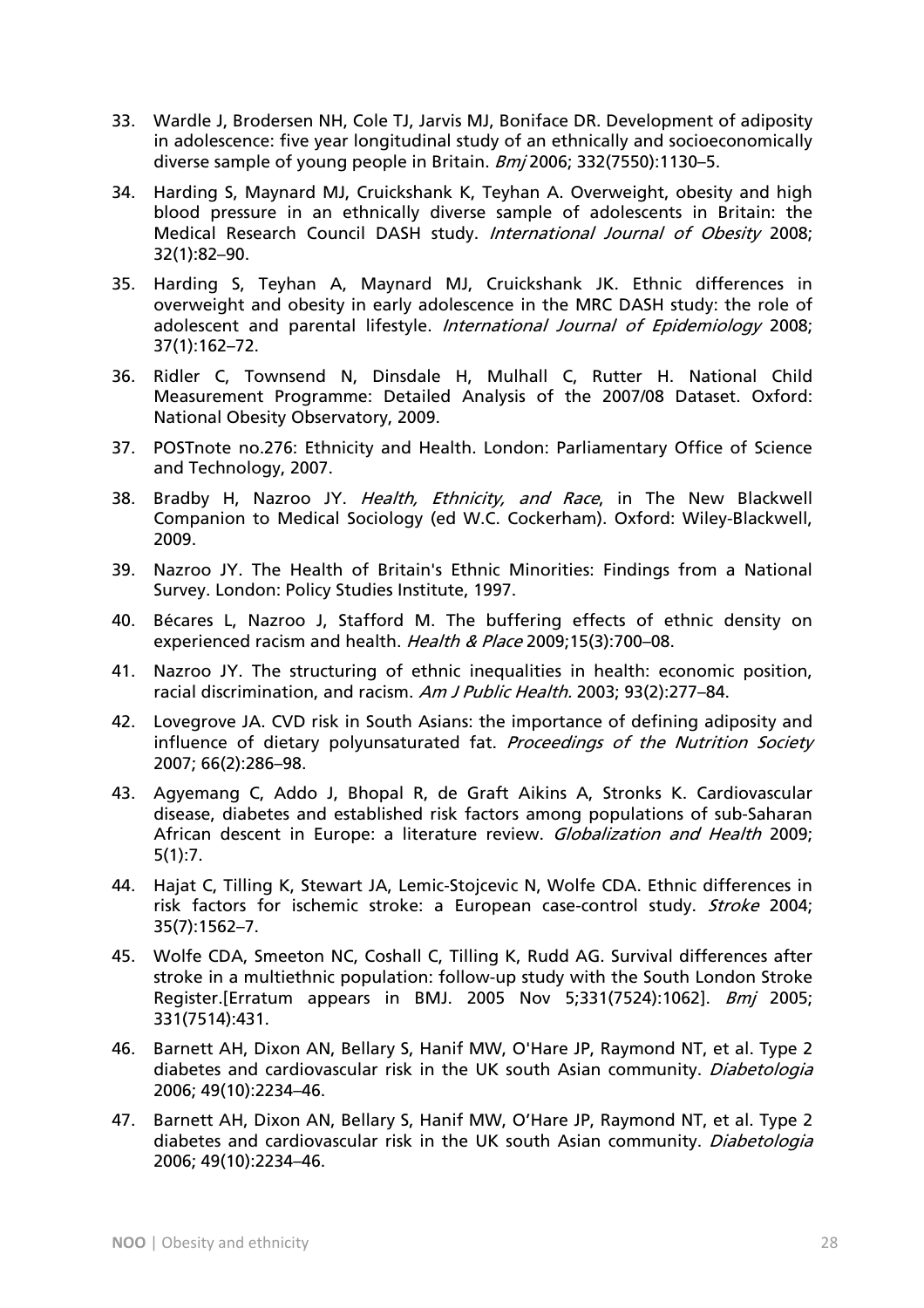- 48. Whincup PH, Nightingale CM, Owen CG, Rudnicka AR, Gibb I, McKay CM, et al. Early emergence of ethnic differences in type 2 diabetes precursors in the UK: The Child Heart and Health Study in England (CHASE Study). PLoS Med 2010; 7(4):e1000263.
- 49. Ethnic Differences in Mortality: British Heart Foundation Statistics Website. http://www.heartstats.org/datapage.asp?id=737 (accessed October 2010).
- 50. S P, M R, J W. Coronary heart disease statistics: heart failure supplement. London: British Heart Foundation, 2002.
- 51. Heuschmann PU, Grieve AP, Toschke AM, Rudd AG, Wolfe CDA. Ethnic group disparities in 10-year trends in stroke incidence and vascular risk factors: the South London Stroke Register (SLSR). Stroke 2008; 39(8):2204–10.
- 52. Health Survey for England 2003. Volume 2 Risk Factors for Cardiovascular disease. London: Joint Health Surveys Unit, 2004.
- 53. Agyemang C, Bhopal R, Bruijnzeels M. Do variations in blood pressures of South Asian, African and Chinese descent children reflect those of the adult populations in the UK? A review of cross-sectional data. J Hum Hypertens. 2004; 18(4):229-37.
- 54. Agyemang C, Addo J, Bhopal R, Aikins AdG, Stronks K. Cardiovascular disease, diabetes and established risk factors among populations of sub-Saharan African descent in Europe: a literature review. Global Health 2009; 5:7.
- 55. Agyemang C, Bhopal R. Is the blood pressure of people from African origin adults in the UK higher or lower than that in European origin white people? A review of cross-sectional data. J Hum Hypertens. 2003; 17(8):523–34.
- 56. Harding S, Whitrow M, Lenguerrand E, Maynard M, Teyhan A, Cruickshank JK, et al. Emergence of ethnic differences in blood pressure in adolescence: the determinants of adolescent social well-being and health study. Hypertension 2010; 55(4):1063–9.
- 57. Eckel R, Grundy S, Zimmet P. The metabolic syndrome. Lancet 2005; 365:1415–28.
- 58. Cappuccio FP, Barbato A, Kerry SM. Hypertension, diabetes and cardiovascular risk in ethnic minorities in the UK. British Journal of Diabetes and Vascular Disease 2003; 3(4):286–93.
- 59. Guide to diabetes fact sheet. : Diabetes UK. http://www.diabetes.org.uk/Guide-todiabetes/Introduction-to-diabetes/What\_is\_diabetes/(accessed December 2010).
- 60. Diabetes. Beware the silent assassin: Diabetes UK, October 2008
- 61. Taylor K. Type 2 Diabetes: Prevalence, Surgery, Complications & Cost, Fact Sheet: American Society for Metabolic & Bariatric Surgery, July 2009.
- 62. National Diabetes Audit (NDA) Executive Summary 2008-2009. The NHS Information Centre, 2010.
- 63. Diabetes in the UK 2010: Key statistics on diabetes: Diabetes UK, March 2010.
- 64. Ehtisham S. Ethnic differences in insulin resistance and body composition in United Kingdom Adolescents. Journal of Clinical Endocrinology & Metabolism 2005; 90(7):3963–69.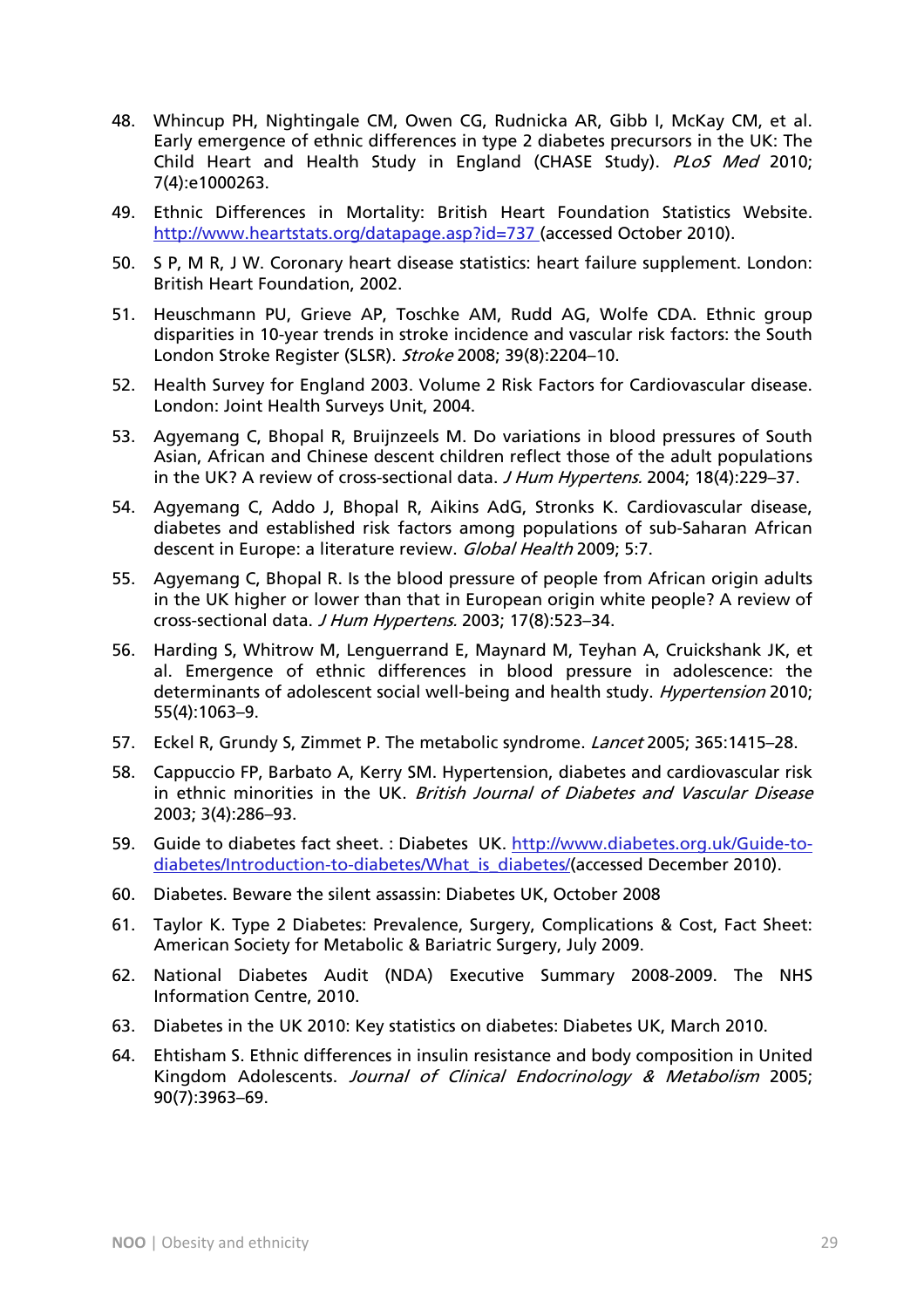- 65. Lakhanpaul M, Bird D. Obesity and South Asian children: NHS Evidence ethnicity and health 2009. http//www.library.nhs.uk/ETHNICITY/ViewResource.aspx?resID=327155&tabID-290 (Accessed October 2010).
- 66. Clerisme-Beaty E, Rand C. The effect of obesity on asthma incidence: moving past the epidemiologic evidence. Journal of Allergy and Clinical Immunology 2009; 123(1):96–97.
- 67. Whitrow MJ, Harding S. Asthma in Black African, Black Caribbean and South Asian adolescents in the MRC DASH study: a cross sectional analysis. BMC Pediatrics 2010; 10(1):18.
- 68. Siriwardena AN. Specific health issues in ethnic minority groups. Clinical Cornerstone 2004; 6(1):34-40; discussion 41–2.
- 69. Butland B, Jebb S, Kopelman P, McPherson K, Thomas S, Mardell J. Foresight report: Tacking obesities: future choices – project report. London: Government Office for Science, 2007.
- 70. At least five a week: evidence on the impact of physical activity and its relationship to health, Gateway Ref: 2389. London: Department of Health, Physical Activity, Health Improvement and Prevention, 2004.
- 71. Fischbacher CM, Hunt S, Alexander L. How physically active are South Asians in the United Kingdom? A literature review. Journal of Public Health 2004; 26(3):250–8.
- 72. Williams ED, Stamatakis E, Chandola T, Hamer M. Assessment of physical activity levels in South Asians in the UK: findings from the Health Survey for England. J Epidemiol Community Health 2010.
- 73. Hayes L, White M, Unwin N, Bhopal R, Fischbacher C, Harland J, et al. Patterns of physical activity and relationship with risk markers for cardiovascular disease and diabetes in Indian, Pakistani, Bangladeshi and European adults in a UK population. Journal of Public Health Medicine 2002; 24(3):170–8.
- 74. Higgins V, Dale A. Ethnic Differences in Physical Activity and Obesity, Working Paper. Manchester: Cathie Marsh Centre for Census and Survey Research, 2010.
- 75. Long J, Hylton K, Spracklen K, Ratna A, Bailey S. Sporting Equals. A Systematic Review of the Literature on Black and Minority Ethnic Communities on Sport and Physical Recreation. Leeds, Carnegie Institute, February 2009.
- 76. Khunti K, Stone MA, Bankart J, Sinfield PK, Talbot D, Farooqi A, et al. Physical activity and sedentary behaviours of South Asian and white European children in inner city secondary schools in the UK. Family Practice 2007; 24(3):237-44.
- 77. Owen CG, Nightingale CM, Rudnicka AR, Cook DG, Ekelund U, Whincup PH. Ethnic and gender differences in physical activity levels among 9–10-year-old children of white European, South Asian and African-Caribbean origin: the Child Heart and Health Study in England (CHASE Study). International Journal of Epidemiology 2009; 38(4):1082–93.
- 78. Brodersen NH, Steptoe A, Boniface DR, Wardle J, Hillsdon M. Trends in physical activity and sedentary behaviour in adolescence: ethnic and socioeconomic differences. British Journal of Sports Medicine 2007; 41(3):140-44.
- 79. Koshoedo S, Simkhada P, van Teijlingen E. Review of barriers to engaging black and minority ethnic groups in physical activity in the United Kingdom. Global Journal of Health Science 2009; 1(2).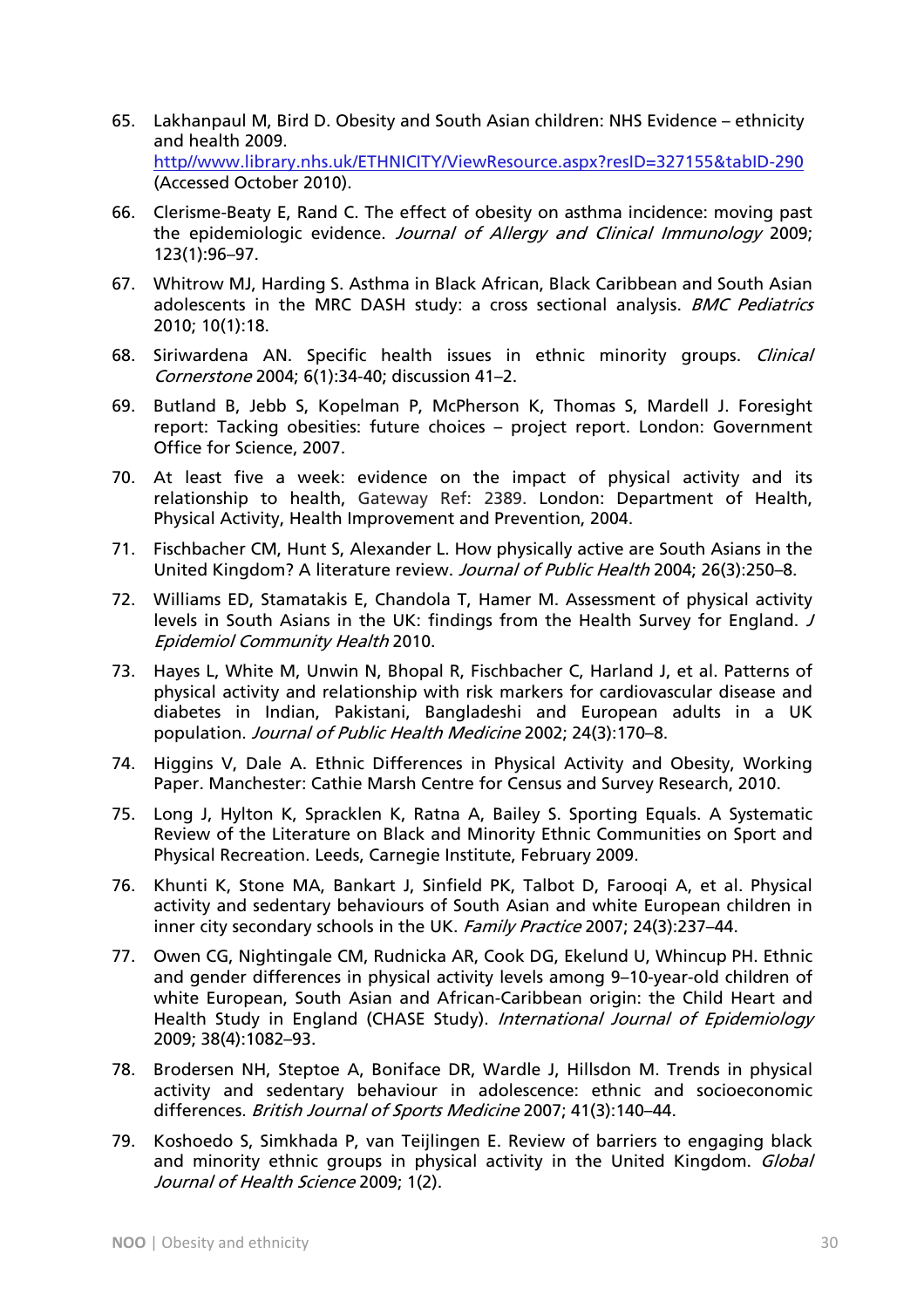- 80. Darr A, Astin F, Atkin K. Causal attributions, lifestyle change, and coronary heart disease: illness beliefs of patients of South Asian and European origin living in the United Kingdom. Heart & Lung 2008; 37(2):91–104.
- 81. Grace C, Begum R, Subhani S, Kopelman P, Greenhalgh T. Understanding barriers to healthy lifestyles in a Bangladeshi community. Journal of Diabetes Nursing 2009; 13(2):58–9.
- 82. Khanam S, Costarelli V. Attitudes towards health and exercise of overweight women. Journal of the Royal Society for the Promotion of Health 2008; 128(1):26-30.
- 83. Rojas A, Storch EA, Meriaux BG, Berg M, Hellstrom A-L. Psychological complications of obesity. Everyday experiences of life, body and well-being in children with overweight. Pediatric Annals 2010; 39(3):174-80.
- 84. Gilbert PA, Khokhar S. Changing dietary habits of ethnic groups in Europe and implications for health. Nutr Rev 2008; 66(4):203-15.
- 85. Rees R, Oliver K, Woodman, J,, Thomas J. Children's Views about Obesity, Body Size, Shape and Weight: a Systematic Review. London: EPPI Centre, 2009.
- 86. Lawton J, Ahmad N, Hanna L, Douglas M, Bains H, Hallowell N. 'We should change ourselves, but we can't': accounts of food and eating practices amongst British Pakistanis and Indians with type 2 diabetes. Ethnicity & Health 2008; 13(4):305-19.
- 87. McEwen A, Straus L, Croker H. Dietary beliefs and behaviour of a UK Somali population. Journal of Human Nutrition & Dietetics 2009; 22(2):116–21.
- 88. Lawrence JM, Devlin E, Macaskill S, Kelly M, Chinouya M, Raats MM, et al. Factors that affect the food choices made by girls and young women, from minority ethnic groups, living in the UK. Journal of Human Nutrition & Dietetics 2007; 20(4):311–9.
- 89. Heald AH, Sharma R, Anderson SG, Vyas A, Siddals K, Patel J, et al. Dietary intake and the insulin-like growth factor system: effects of migration in two related populations in India and Britain with markedly different dietary intake. Public Health Nutrition 2005; 8(6):620–7.
- 90. Jackson M, Walker S, Cruickshank JK, Sharma S, Cade J, Mbanya JC, et al. Diet and overweight and obesity in populations of African origin: Cameroon, Jamaica and the UK. Public Health Nutrition 2007; 10(2):122–30.
- 91. Patel JV, Vyas A, Cruickshank JK, Prabhakaran D, Hughes E, Reddy KS, et al. Impact of migration on coronary heart disease risk factors: comparison of Gujaratis in Britain and their contemporaries in villages of origin in India. Atherosclerosis 2006; 185(2):297–306.
- 92. Adult Obesity and Socioeconomic status. National Obesity Observatory Data briefing, 2010.
- 93. Child Obesity and Socioeconomic status. National Obesity Observatory Data briefing, 2010.
- 94. Cronberg A, Munro-Wild H. Childhood Obesity Prevalence, Deprivation and Ethnicity in London. London: London Health Observatory, 2010.
- 95. Clark K, Drinkwater S. Findings informing change: Ethnic minorities in the labour market: dynamics and diversity. York: Joseph Rowntree Foundation, April 2007.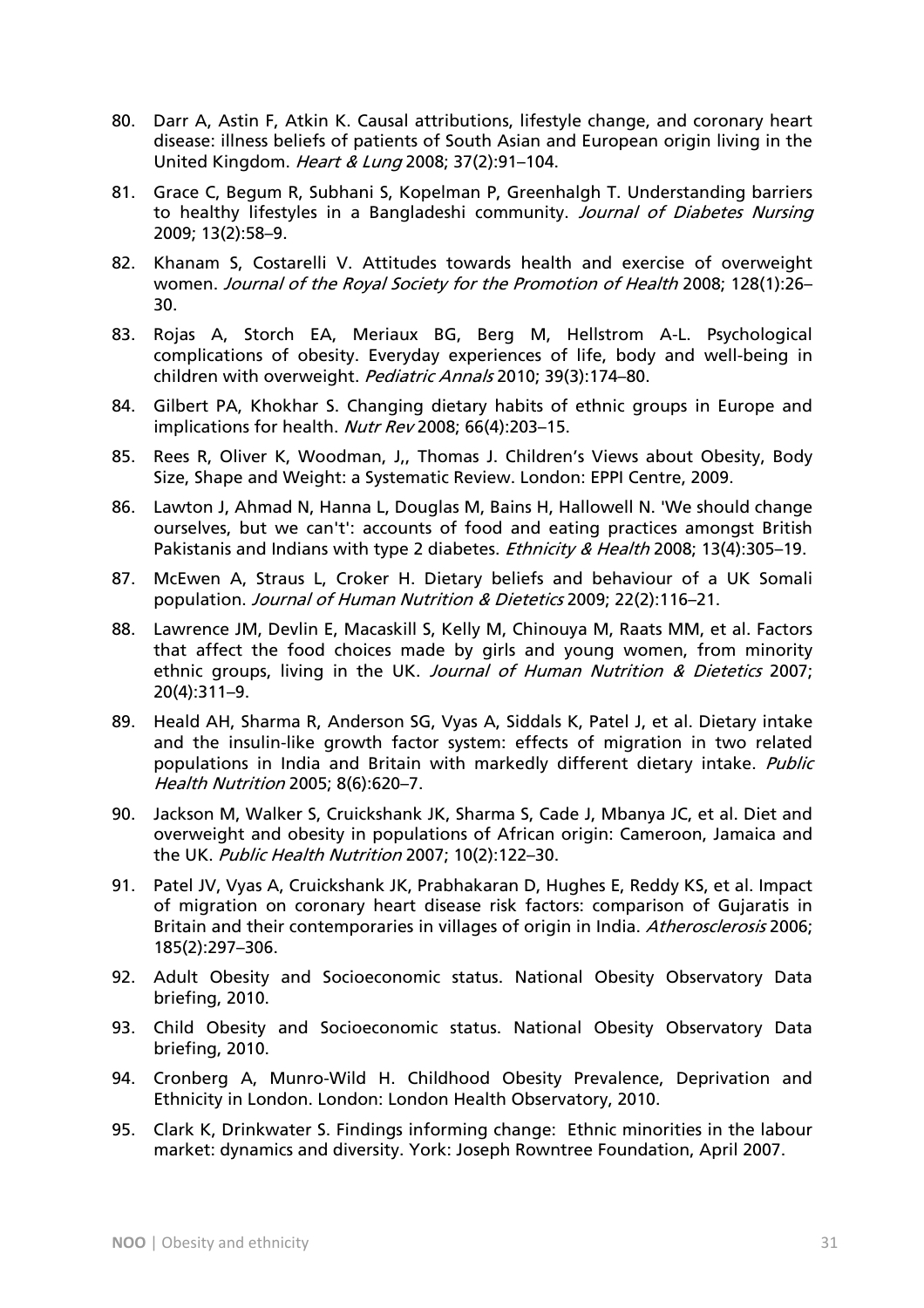- 96. Platt L. Findings informing change: Poverty and Ethnicity in the UK. York: Joseph Rowntree Foundation, April 2007.
- 97. Spence L. Country of Birth and Market Outcomes in London. London: Greater London authority, Jan 2005.
- 98. Hawkins SS, Cole TJ, Law C. Maternal employment and early childhood overweight: findings from the UK Millennium Cohort Study. Int J Obes (Lond). 2008; 32(1):30–8. Epub 2007 Jul 17.
- 99. Anderson PM, Butcher KF, Levine PB. Maternal employment and overweight children. Journal of Health Economics 2003; 22(3):477–504.
- 100. Brophy S, Cooksey R, Gravenor MB, Mistry R, Thomas N, Lyons RA, et al. Risk factors for childhood obesity at age 5: Analysis of the Millennium Cohort Study. BMC Public Health 2009; 9(1):467.
- 101. Sriskandarajah D, Cooley L, Kornblatt T. British Immigrants: An Economic Profile. London: Institute for Public Policy Research, September 2007.
- 102. Gardner K, Salah S, Leavey C, Poncellato L. 'The perfect size': perceptions of and influences on body image and body size in young Somali women living in Liverpool -- a qualitative study. *Diversity in Health & Care* 2010; 7(1):23-34.
- 103. Lattimore P, Hutchinson R. Perceived calorie intake and state body-image satisfaction in women attempting weight loss: A preliminary investigation. Body Image 2010; 7(1):15-21.
- 104. Viner RM, Haines MM, Taylor SJC, Head J, Booy R, Stansfeld S. Body mass, weight control behaviours, weight perception and emotional well being in a multiethnic sample of early adolescents. International Journal of Obesity 2006; 30(10):1514-21.
- 105. Standley R, Sullivan V, Wardle J. Self-perceived weight in adolescents: Overestimation or under-estimation? Body Image 2009; 6(1):56-59.
- 106. Dallman MF. Stress-induced obesity and the emotional nervous system. Trends in Endocrinology & Metabolism 2010; 21(3):159–65.
- 107. MacLean L, Edwards N, Garrard M, Sims-Jones N, Clinton k, Ashley L. Obesity, stigma and public health planning. Health Promotion International 2009; 24(1):88-93.
- 108. Saguy AC, Riley KW. Weighing both sides: morality, mortality, and framing contests over obesity. Journal of Health Politics, Policy and Law 2005; 30:869–923.
- 109. Urban Green Nation: Building the Evidence Base. London: CABE, 2010.
- 110. Community green: using local spaces to tackle inequality and improve health. London: CABE, 2010.
- 111. Shenassa ED, Liebhaber A, Ezeamama A. Perceived Safety of Area of Residence and Exercise: A Pan-European Study. American Journal of Epidemiology 2006; 163(11):1012–17.
- 112. Parkes A, Kearns A. The multi-dimensional neighbourhood and health: a crosssectional analysis of the Scottish Household Survey, 2001. Health & Place 2006; 12(1):1–18.
- 113. Cummins S, Macintyre S. Food environments and obesity—neighbourhood or nation? International Journal of Epidemiology 2006; 35(1):100-04.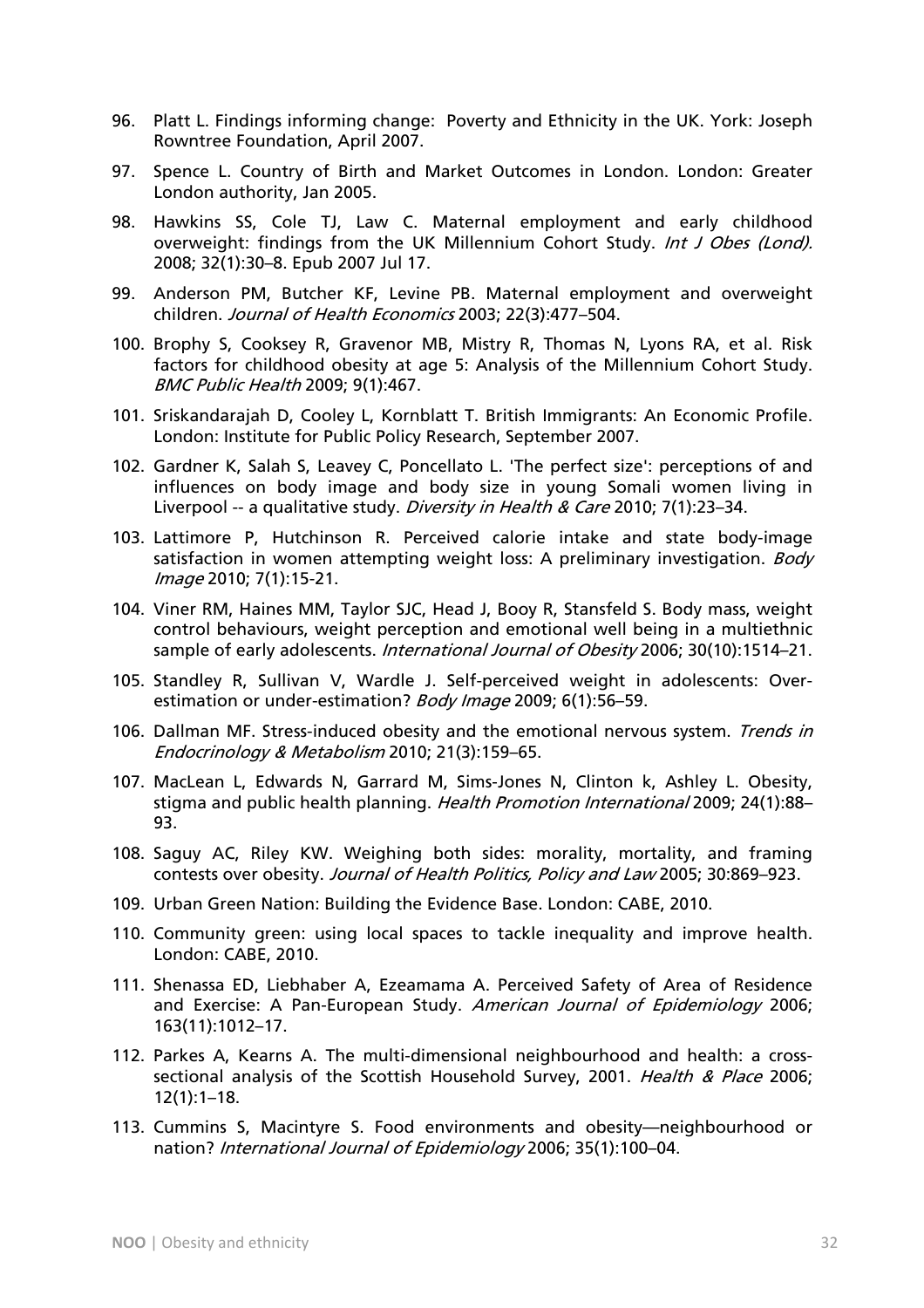- 114. Bécares L. The Ethnic Density effect on the Health of Ethnic Minority People in the United Kingdom: a Study of Hypothesised Pathways. London: University College London, 2009.
- 115. Pickett KE, Shaw RJ, Atkin K, Kiernan KE, Wilkinson RG. Ethnic density effects on maternal and infant health in the Millennium Cohort Study. Soc Sci Med. 2009; 69(10):1476–83. Epub 2009 Sep 16.
- 116. Landman J, Cruickshank JK. A review of ethnicity, health and nutrition-related diseases in relation to migration in the United Kingdom. Public Health Nutrition 2001; 4(2B):647–57.
- 117. Brophy S, R C, Gravenor M, Mistry R, Non T, Lyons RA, et al. Risk factors for childhood obesity at age 5: analysis of the Millennium Cohort Study. BMC Public Health 2009; 9(467).
- 118. Law C, Power C, Graham H, Merrick D. Obesity and health inequalities. Obesity Reviews 2007; 8:19–22.